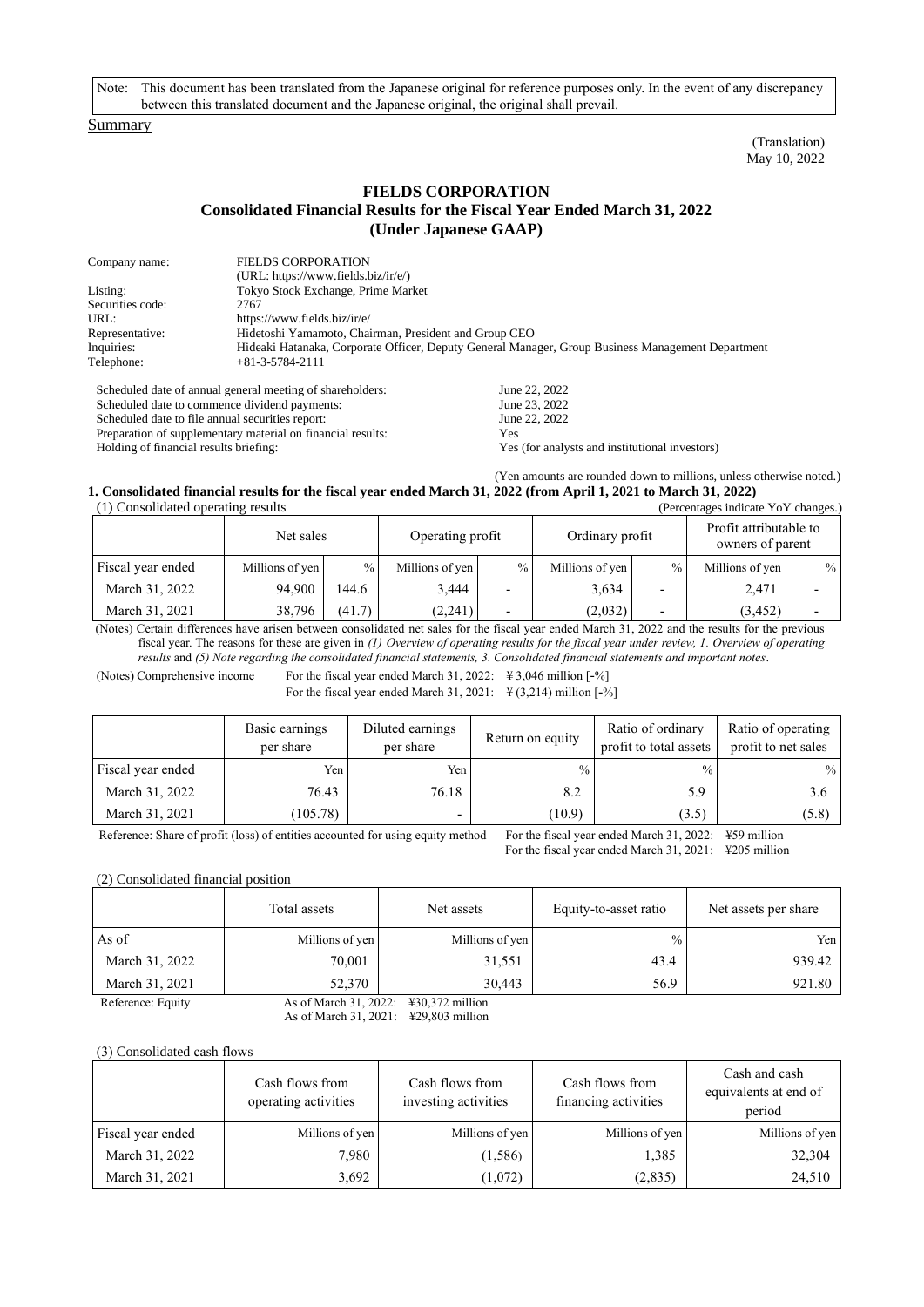# **2. Cash dividends**

|                                                    |        |                          | Annual dividends per share |                    |       | Ratio of                |                                |                                              |
|----------------------------------------------------|--------|--------------------------|----------------------------|--------------------|-------|-------------------------|--------------------------------|----------------------------------------------|
|                                                    | O1 end | O <sub>2</sub> end       | O <sub>3</sub> end         | Fiscal<br>year-end | Total | Total cash<br>dividends | Payout ratio<br>(Consolidated) | dividends to<br>net assets<br>(Consolidated) |
|                                                    | Yen    | Yen                      | Yen                        | Yen                | Yen   | Millions of yen         | $\frac{0}{0}$                  | $\%$                                         |
| Fiscal year ended<br>March 31, 2021                |        | 0.00                     | -                          | 10.00              | 10.00 | 323                     |                                | 1.0 <sub>l</sub>                             |
| Fiscal year ended<br>March 31, 2022                |        | 0.00                     | -                          | 20.00              | 20.00 | 646                     | 26.2                           | 2.1                                          |
| Fiscal year ending<br>March 31, 2023<br>(Forecast) |        | $\overline{\phantom{0}}$ | -                          | 20.00              | 20.00 |                         | 21.6                           |                                              |

## **3. Forecast of consolidated earnings for the fiscal year ending March 31, 2023 (April 1, 2022 to March 31, 2023)**

|           |                 |               |                  |      |                 |               |                                            |               | (Percentages indicate YoY changes.) |
|-----------|-----------------|---------------|------------------|------|-----------------|---------------|--------------------------------------------|---------------|-------------------------------------|
|           | Net sales       |               | Operating profit |      | Ordinary profit |               | Profit attributable to<br>owners of parent |               | Basic earnings<br>per share         |
|           | Millions of yen | $\frac{0}{0}$ | Millions of yen  | $\%$ | Millions of ven | $\frac{0}{0}$ | Millions of yen                            | $\frac{0}{0}$ | Yen l                               |
| Full-year | 98,000          |               | 4.000            | 16.1 | 4.000           | 10.1          | 3.000                                      | 21.4          | 92.79                               |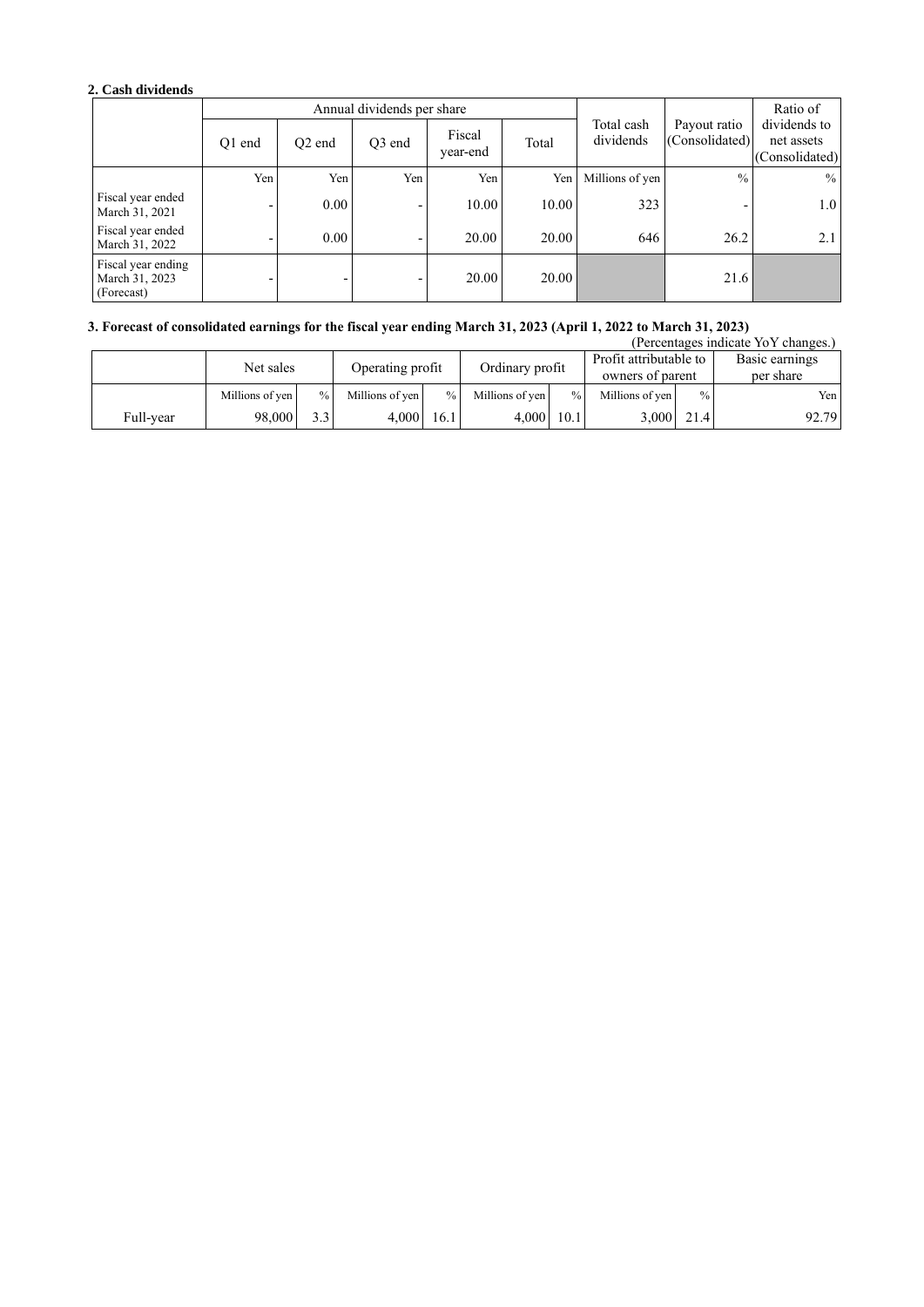## **\*Notes**

- (1) Changes in significant subsidiaries during the period (changes in specified subsidiaries resulting in the change in scope of consolidation): None
- (2) Changes in accounting policies, changes in accounting estimates, and restatement
	- (i) Changes in accounting policies due to revisions to accounting standards and other regulations: Yes
	- (ii) Changes in accounting policies due to reasons other than (2) (i): None
	- (iii)Changes in accounting estimates: None
	- (iv)Restatement: None

(3) Number of issued shares (common shares)<br>(i) Total number of issued shares at the

| mber of issued shares (common shares)                                                     |                   |  |  |  |  |  |  |
|-------------------------------------------------------------------------------------------|-------------------|--|--|--|--|--|--|
| Total number of issued shares at the end of the period (including treasury shares)<br>(1) |                   |  |  |  |  |  |  |
| As of March 31, 2022                                                                      | 34,700,000 shares |  |  |  |  |  |  |
| As of March 31, 2021                                                                      | 34,700,000 shares |  |  |  |  |  |  |
| (ii) Number of treasury shares at the end of the period                                   |                   |  |  |  |  |  |  |
| As of March 31, 2022                                                                      | 2,368,300 shares  |  |  |  |  |  |  |
| As of March 31, 2021                                                                      | 2,368,300 shares  |  |  |  |  |  |  |
| (iii) Average number of shares outstanding during the period                              |                   |  |  |  |  |  |  |
| Fiscal year ended March 31, 2022                                                          | 32,331,700 shares |  |  |  |  |  |  |
| Fiscal year ended March 31, 2021                                                          | 32,643,086 shares |  |  |  |  |  |  |
|                                                                                           |                   |  |  |  |  |  |  |

## **Reference: Overview of non-consolidated financial results**

## **Non-consolidated financial results for the fiscal year ended March 31, 2022 (from April 1, 2021 to March 31, 2022)**

**Non-consolidated operating results** (Percentages indicate YoY changes.)

|                   | Operating profit<br>Net sales |               |                 |                                 | Ordinary profit |                          | Net profit      |      |
|-------------------|-------------------------------|---------------|-----------------|---------------------------------|-----------------|--------------------------|-----------------|------|
| Fiscal year ended | Millions of yen               | $\frac{0}{0}$ | Millions of yen | $\frac{0}{0}$                   | Millions of yen | $\%$                     | Millions of yen | $\%$ |
| March 31, 2022    | 83,604                        | 181.3         | 1,311           | $\hspace{0.1mm}-\hspace{0.1mm}$ | 1,512           | $\overline{\phantom{m}}$ | 1,595           |      |
| March 31, 2021    | 29,723                        | (48.3)        | (3, 468)        | $\overline{\phantom{0}}$        | (3, 497)        | —                        | (4,120)         |      |

|                   | Basic earnings<br>per share | Diluted earnings<br>per share |
|-------------------|-----------------------------|-------------------------------|
| Fiscal year ended | Yen                         | Yen                           |
| March 31, 2022    | 49.35                       | 49.19                         |
| March 31, 2021    | (126.21)                    |                               |

(Note) Certain differences have arisen between non-consolidated net sales for the fiscal year ended March 31, 2022 and the results for the previous fiscal year. The reasons for these are given in *(1) Overview of operating results for the fiscal year under review, 1. Overview of operating results* and *(5) Note regarding the consolidated financial statements, 3. Consolidated financial statements and important notes*.

\*Financial results reports are exempt from audit conducted by certified public accountants or an audit corporation.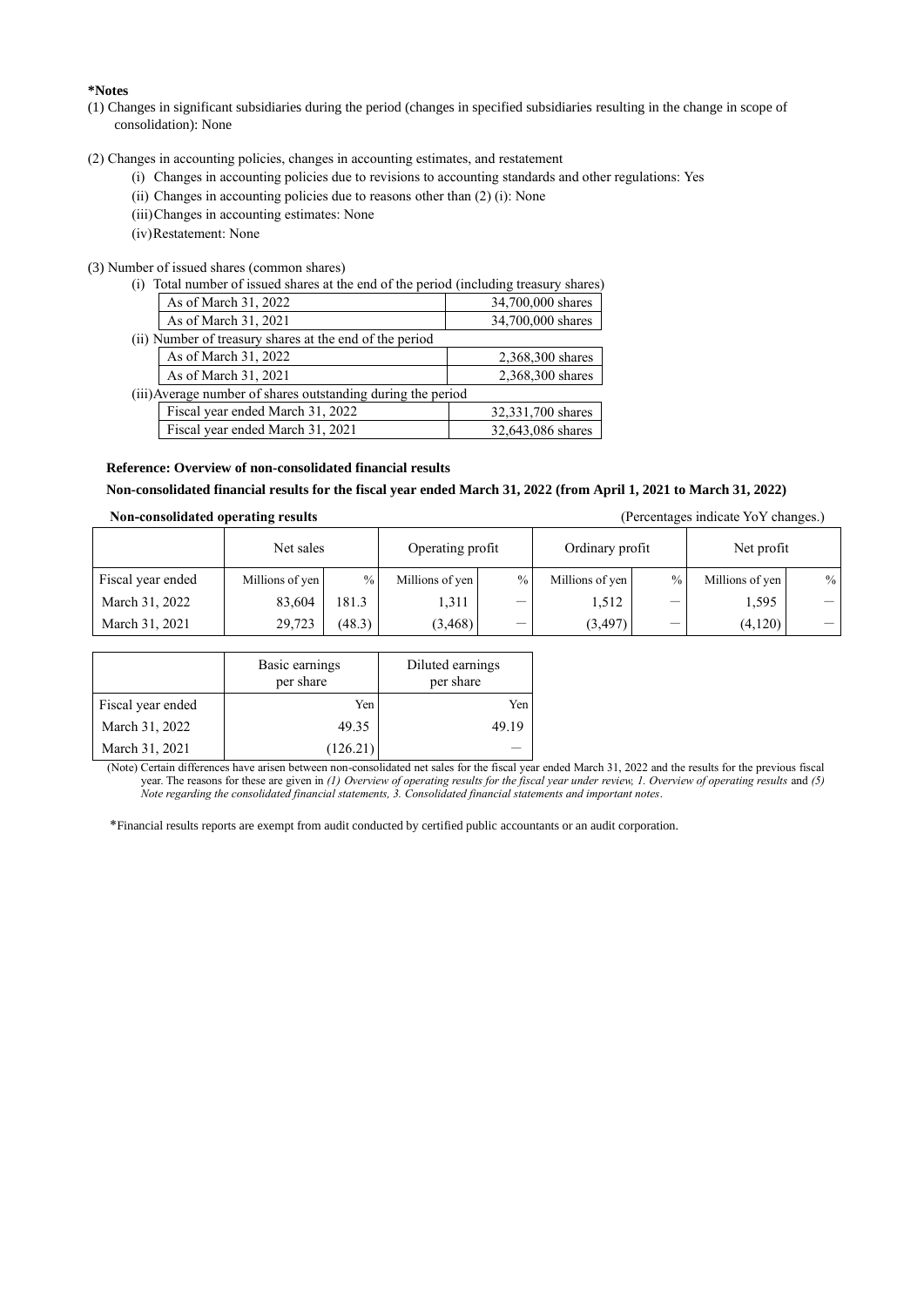| (1) |
|-----|
| (2) |
|     |
|     |
|     |
|     |
|     |
|     |
|     |
|     |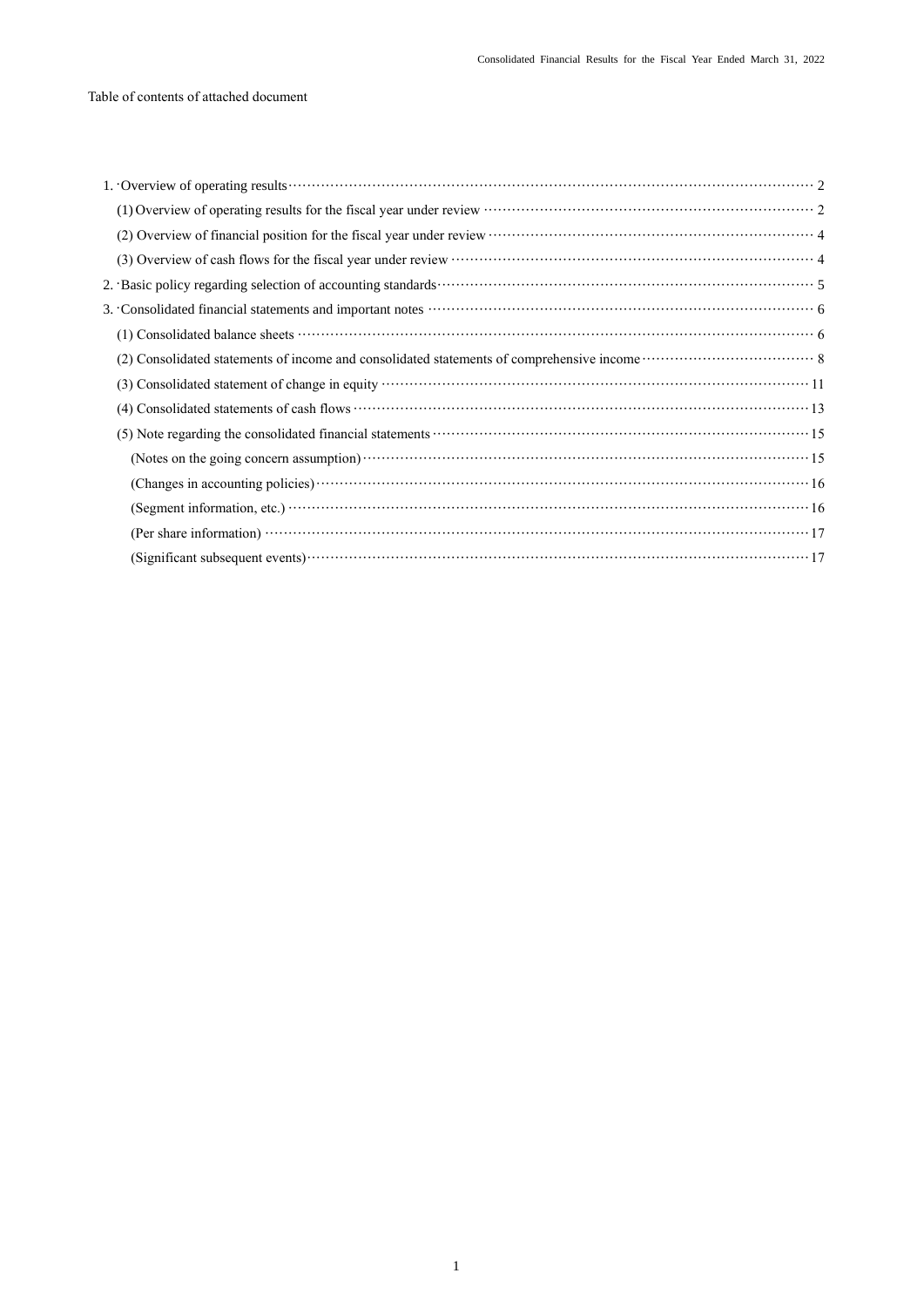### <span id="page-4-0"></span>1. Overview of operating results

- <span id="page-4-1"></span>(1) Overview of operating results for the fiscal year under review
	- i. Consolidated financial statement

Since our founding in line with our corporate philosophy of "The Greatest Leisure for All People", we have worked on increasing shareholder's value based on the twin pillars of growth and profitability.

The initiatives of each business and group company in the fiscal year under review are as follows.

Tsuburaya Productions Co., Ltd. (hereinafter, "TPC"), which is responsible for dynamic promotion of our growth potential, has benefited from the increasing value of *Ultraman* brand globally. As shown in Table 1 below, the merchandising (MD) in the domestic and overseas markets has performed well, and in particular, MD growth in China and other Asian regions has been remarkable, contributing significantly to earnings.

[Table 1: Trends in TPC's MD and licensing revenue] (Unit: millions of yen)

|                                |                                 | Current fiscal year<br>(ended March 31, 2022) | Previous fiscal year<br>(ended March 31, 2021) | Yo Y change |
|--------------------------------|---------------------------------|-----------------------------------------------|------------------------------------------------|-------------|
|                                | Domestic MD and license revenue | 1,386                                         | 713                                            | $+94.2%$    |
|                                | Overseas MD and license revenue | 2,087                                         | 959                                            | $+117.5%$   |
|                                | China                           | 1,547                                         | 524                                            | $+195.3\%$  |
| Total MD and licensing revenue |                                 | 3,473                                         | 1,673                                          | $+107.6%$   |
| Imaging business revenue       |                                 | 1,429                                         | 1,011                                          | $+41.4%$    |

In Digital Frontier Inc. (hereinafter, "DF"), CG video production, mainly by major domestic gaming companies, and VFX video production with Netflix remained firm as in the previous fiscal year.

In FIELDS CORPORATION (hereinafter, "FIELDS"), which is responsible for a central role for our profitability, new machine sales in the fiscal year under review were strong, as shown in table 2 below.

In the PS market, we have emerged from the slump since regulatory amendment/ revised regulations in 2018, and PS machine which meets the expectations of fans centered on pachinko has been highly regarded. As a result, total sales in the market have reached approximately 1,820,000 units, the highest number in the past three years (up 618,000 units YoY). Manufacturers are finally coming out of the slump, and pachinko machines have bounced back while pachislot machines are not far behind.

|           |              | Current fiscal year<br>(ended March 31, 2022) | Previous fiscal year<br>(ended March 31, 2021) | YoY change      |
|-----------|--------------|-----------------------------------------------|------------------------------------------------|-----------------|
| Pachinko  | Sales titles | Six titles                                    | Three titles                                   |                 |
|           | Units sold   | 140,000 units                                 | 50,000 units                                   | $+90,000$ units |
| Pachislot | Sales titles | Seven titles                                  | Eight titles                                   |                 |
|           | Units sold   | 51,000 units                                  | $46,000$ units                                 | $+5,000$ units  |
| Total     | Units sold   | 191,000 units                                 | 96,000 units                                   | $+95,000$ units |

[Table 2: Trends in FIELDS's sales of new machine]

The performance of the other group companies also progressed steadily.

Consequently, consolidated results for the fiscal year under review were net sales ¥94,900 million (up 144.6% YoY), operating profit ¥3,444 million (up ¥5,686 million YoY), ordinary profit ¥3,634 million (up ¥5,666 million YoY), and profit attributable to owners of parent ¥2,471 million (up ¥5,923 million YoY).

In the content and digital business, operating profit was ¥1,467 million (up 220.4% YoY), ordinary profit was ¥1,466 million (up 230.3% YoY), and profit was ¥1,060 million (up 475.9% YoY). TPC's non-consolidated results were operating profit of ¥1,272 million (up 238.7% YoY), ordinary profit of ¥1,255 million (up 232.9% YoY), and profit of ¥923 million (up 474.5% YoY).

In the PS business, operating profit was ¥1,750 million (up ¥5,284 million YoY), ordinary profit was ¥1,883 million (up ¥5,779 million YoY), and profit was ¥1,706 million (up ¥6,239 million YoY). Certain differences have arisen between consolidated net sales for the current fiscal year and the results for the previous fiscal year, and between non-consolidated net sales for the current fiscal year and the results for the previous fiscal year. The main factors are indicated in "Changes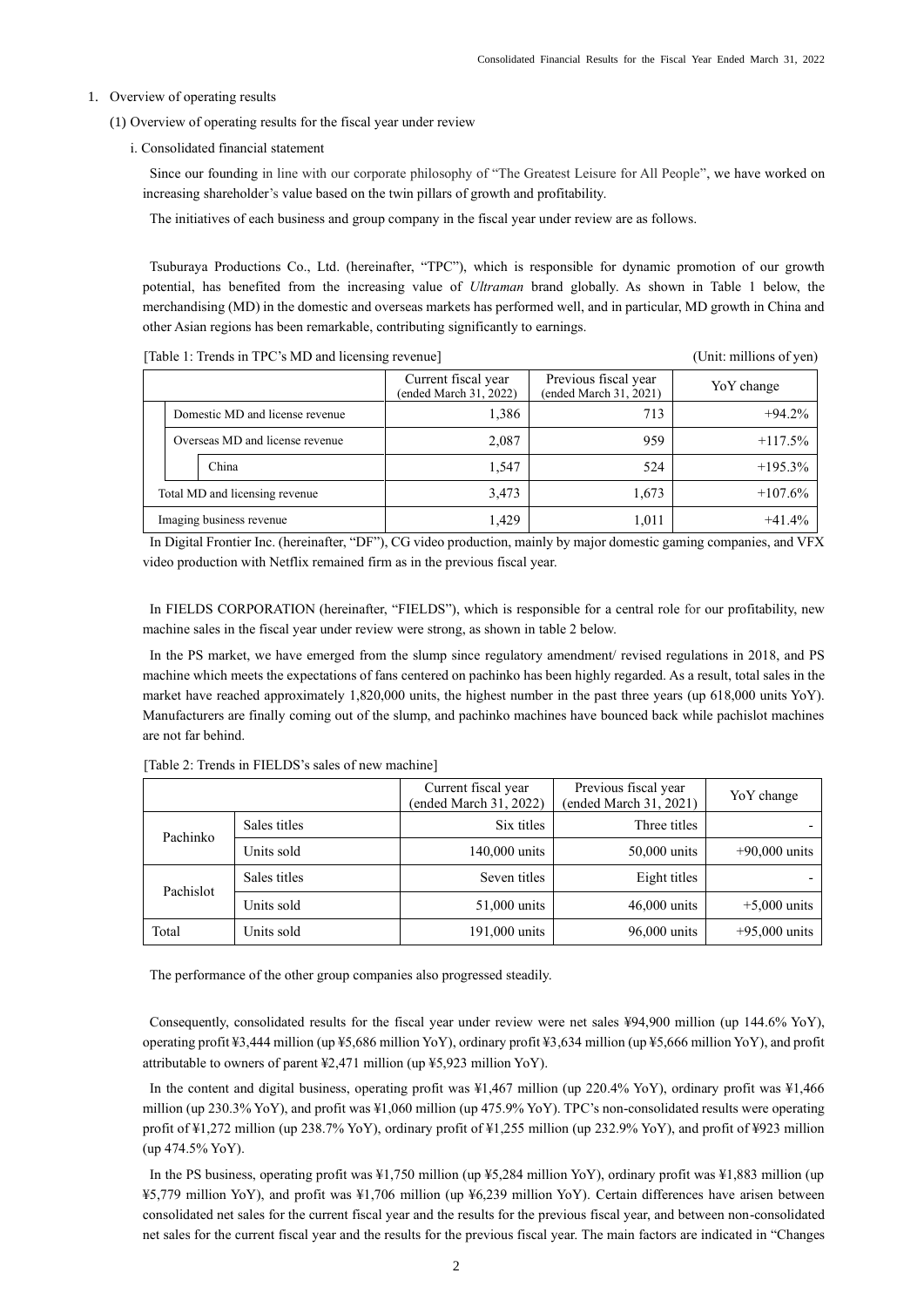in accounting policies (see page 15)" and the above.

## ii. Forecasts for the next fiscal year

In TPC, which is responsible for the Group's growth strategy, Netflix *ULTRAMAN* season 2 which was launched globally in April, has been well received and the movie *SHIN ULTRAMAN* is scheduled to be released on May 13. Going forward, we expected to gain broad support of customers and see further increase in the value of *Ultraman*. Domestic and overseas MD is expected to grow, particularly in China. In addition, as triggered by the 2018 U.S. lawsuit winning ruling (finalized in 2020), it will newly focus on developing MD license market in the North America.

For these factors, we expect revenue from the imaging business to be ¥2,200 million and MD license revenue to be ¥5,000 million.

DF is expected to make stable earnings, with steady orders for domestic video projects and others.

Furthermore, the creation of massive new markets using metaverse and other virtual spaces as well as NFT has been drawing attention in recent years. In response to this business opportunity, we will work to develop digital domain businesses by combining IP, CG/ digital technologies, and other technologies possessed by TPC and DF.

For these reasons, in the content and digital business for the next fiscal year, we forecast net sales of ¥10,800 million (up ¥1,694 million YoY) and operating profit of ¥2,000 million (up ¥532 million YoY).

In the PS business for the next fiscal year, we expect it to be the year we enable to bring PS machine that satisfy the PS machines that satisfy pachinko halls and fans into the marketplace, and are preparing a lineup to increase unit sales. In the marketplace, there are some concerns about materials procurement. However, we plan to sell about 220,000 new machines in total in the next fiscal year, including seven titles for pachinko machines and eight titles for pachislot machines.

We will also expand our digital communications business, which supports PS machine industry. Revenues from these businesses are expected to be ¥2,000 million due to the strengthening of services such as a media for halls *PS Information Station*, *Optimize*, a web advertising distribution to support for attracting customers to pachinko halls, and *Net-pachi.com*, a media for fans. In August, we plan to launch *Pachinko.com*, a website for used machine distribution that aims to revitalize the market for the industry.

Therefore, net sales of the PS business for the next fiscal year is expected to be ¥85,000 million (up ¥1,284 million YoY) and operating profit is expected to be ¥2,500 million (up ¥749 million YoY).

For the above factors, we plan to increase our consolidated performance by ¥98,000 million (up 3.3% YoY), ¥4,000 million (up 16.1% YoY) for operating profit, ¥4,000 million (up 10.1% YoY) for ordinary profit, and ¥3,000 million (up 21.4% YoY) for profit attributable to owners of parent in the fiscal year ending March 31, 2023.

<Announcement of medium-term management plan>

Details of the medium-term management plan, including various measures for the next fiscal year, will be announced at the upcoming briefing for institutional investors and analysts scheduled for May 11, 2022, and will be posted on our website (https://www.fields.biz/ir/e/) promptly thereafter.

#### iii. Basic policy on profit distribution and dividends for the fiscal year under review and the next fiscal year

We regard the enhancement of corporate value as an important management issue, and our basic policy is to pay dividends in an appropriate manner in line with profits. On the other hand, we believe that prioritizing securing investment funds to increase earnings and stabilizing our financial base from a medium-to-long-term perspective in response to rapid changes in the business climate will lead to the greatest shareholder return, including future enhancement of corporate value.

For the fiscal year under review, the year-end dividend will be ¥20 per share, which will be discussed at the 34th Annual General Meeting of Shareholders to be held on June 22, 2022.

The dividend forecast for the next fiscal year will be ¥20 per share (year-end).

(Notes) 1. All figures in this report are based on our estimates.

- 2. Merchandise names in this report are trademarks or registered trademarks of each company.
- 3. The results of Contents and digital and PS businesses are calculated by considering the elimination of intra-group transactions from the simple sum of the figures within the respective businesses.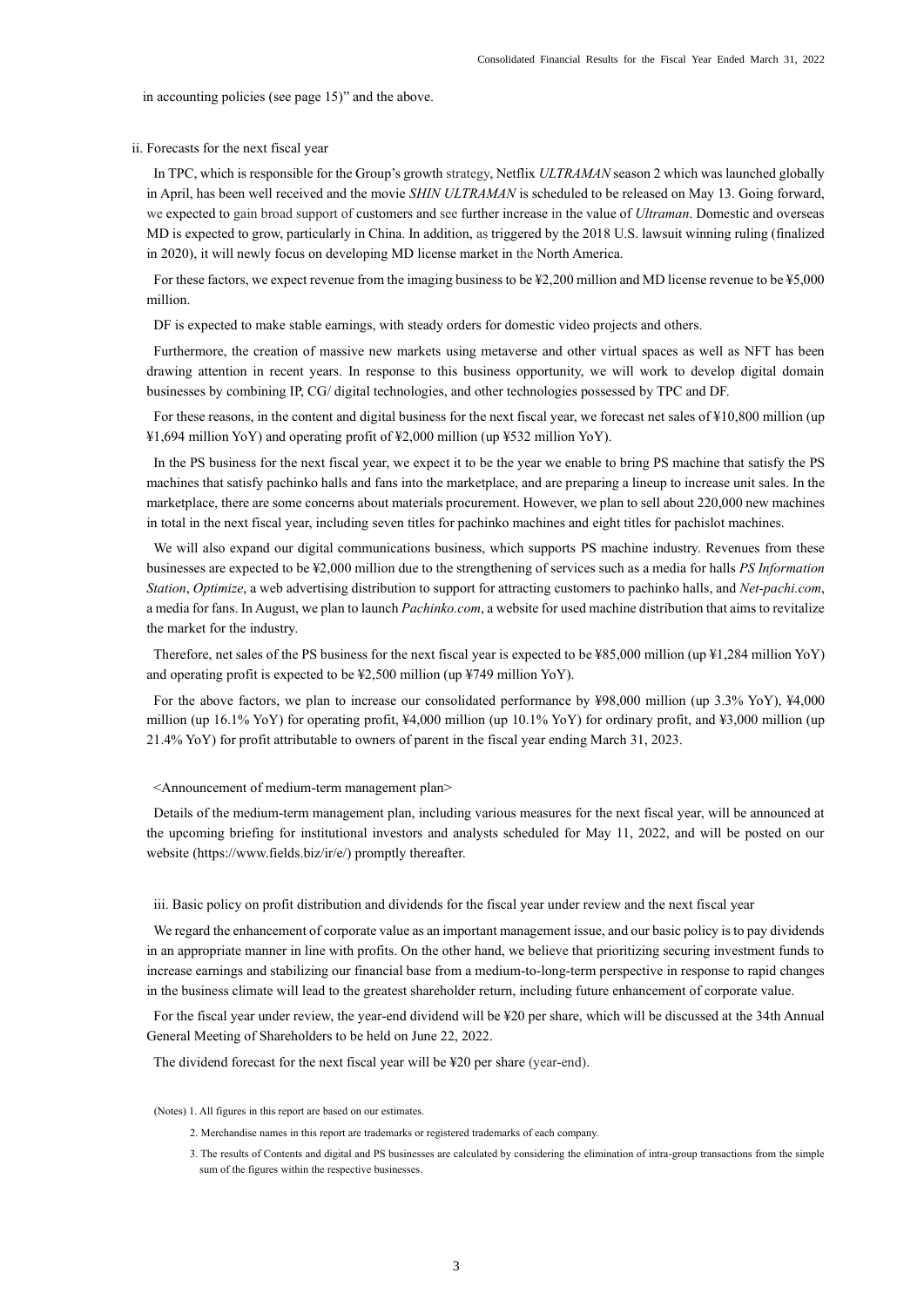|                   | End of current fiscal year<br>(As of the end of March 2022) | End of the previous fiscal year<br>(As of the end of March 2021) | YoY change                  |
|-------------------|-------------------------------------------------------------|------------------------------------------------------------------|-----------------------------|
| Total assets      | $\text{\#}70,001$ million                                   | $\text{\#52,370}$ million                                        | $\text{\#}\,17,630$ million |
| Total liabilities | $438,449$ million                                           | $\text{\textsterling}21,927$ million                             | $\text{\#} 16,522$ million  |
| Total net assets  | $\text{\#31,551}$ million                                   | $\text{\#30,443}$ million                                        | $\text{\#} 1,108$ million   |

#### <span id="page-6-0"></span>(2) Overview of financial position for the fiscal year under review

#### (Assets)

Current assets increased by ¥17,551 million from the end of the previous fiscal year to ¥56,698 million. This was mainly due to an increase in trade receivables.

Property, plant and equipment increased by ¥266 million from the end of the previous fiscal year to ¥4,538 million. This was mainly due to an increase in land.

Intangible assets decreased by ¥146 million from the end of the previous fiscal year to ¥2,482 million. This was mainly due to a decrease in goodwill.

Investments and other assets decreased by ¥40 million from the end of the previous fiscal year to ¥6,282 million. This was mainly due to a decrease in leasehold and guarantee deposits.

Consequently, assets increased by ¥17,630 million from the end of the previous fiscal year to ¥70,001 million.

#### (Liabilities)

Current liabilities increased by ¥16,968 million from the end of the previous fiscal year to ¥27,864 million. This was mainly due to an increase in trade payables.

Non-current liabilities decreased by ¥446 million from the end of the previous fiscal year to ¥10,584 million. This was mainly due to a decrease in long-term borrowings.

Consequently, liabilities increased by ¥16,522 million from the end of the previous fiscal year to ¥38,449 million.

#### (Net assets)

Net assets increased by ¥1,108 million from the end of the previous fiscal year to ¥31,551 million. This was mainly due to an increase in retained earnings and an increase in non-controlling interests.

#### <span id="page-6-1"></span>(3) Overview of cash flows for the fiscal year under review

Cash and cash equivalents (hereinafter referred to as "cash") at the end of the fiscal year under review increased by ¥7,793 million from the end of the previous fiscal year to ¥32,304 million.

|                                      | Current period                | Previous period<br>(Year ended March 31, 2022) (Year ended March 31, 2021) | YoY change                  |
|--------------------------------------|-------------------------------|----------------------------------------------------------------------------|-----------------------------|
| Cash flows from operating activities | $47,980$ million              | $43,692$ million                                                           | $\frac{1}{2}$ 4,287 million |
| Cash flows from investing activities | $\frac{1}{2}$ (1,586) million | $\frac{1}{2}$ (1,072) million                                              | $\frac{1}{2}$ (513) million |
| Cash flows from financing activities | $\text{\#} 1,385$ million     | $\frac{1}{2}$ (2,835) million                                              | $\frac{1}{2}$ 4,220 million |

Cash flows for the fiscal year under review are summarized as follows:

(Cash flows from operating activities)

Net cash provided by operating activities was ¥7,980 million (¥3,692 million provided in the same period of the previous fiscal year). This was mainly due to a profit before income taxes of ¥3,941 million, an increase in trade payables of ¥9,433 million, an increase in trade receivables of ¥7,644 million, a decrease in inventories of ¥864 million, a depreciation of ¥737 million.

#### (Cash flows from investing activities)

Net cash used in investing activities was ¥1,586 million (¥1,072 million used in the same period of the previous fiscal year). This was mainly due to payments for investments in capital of ¥1,475 million, purchase of non-current assets of ¥1,187 million, proceeds from sale of shares of subsidiaries and associates of ¥502 million, and proceeds from sale of investment securities of ¥492 million.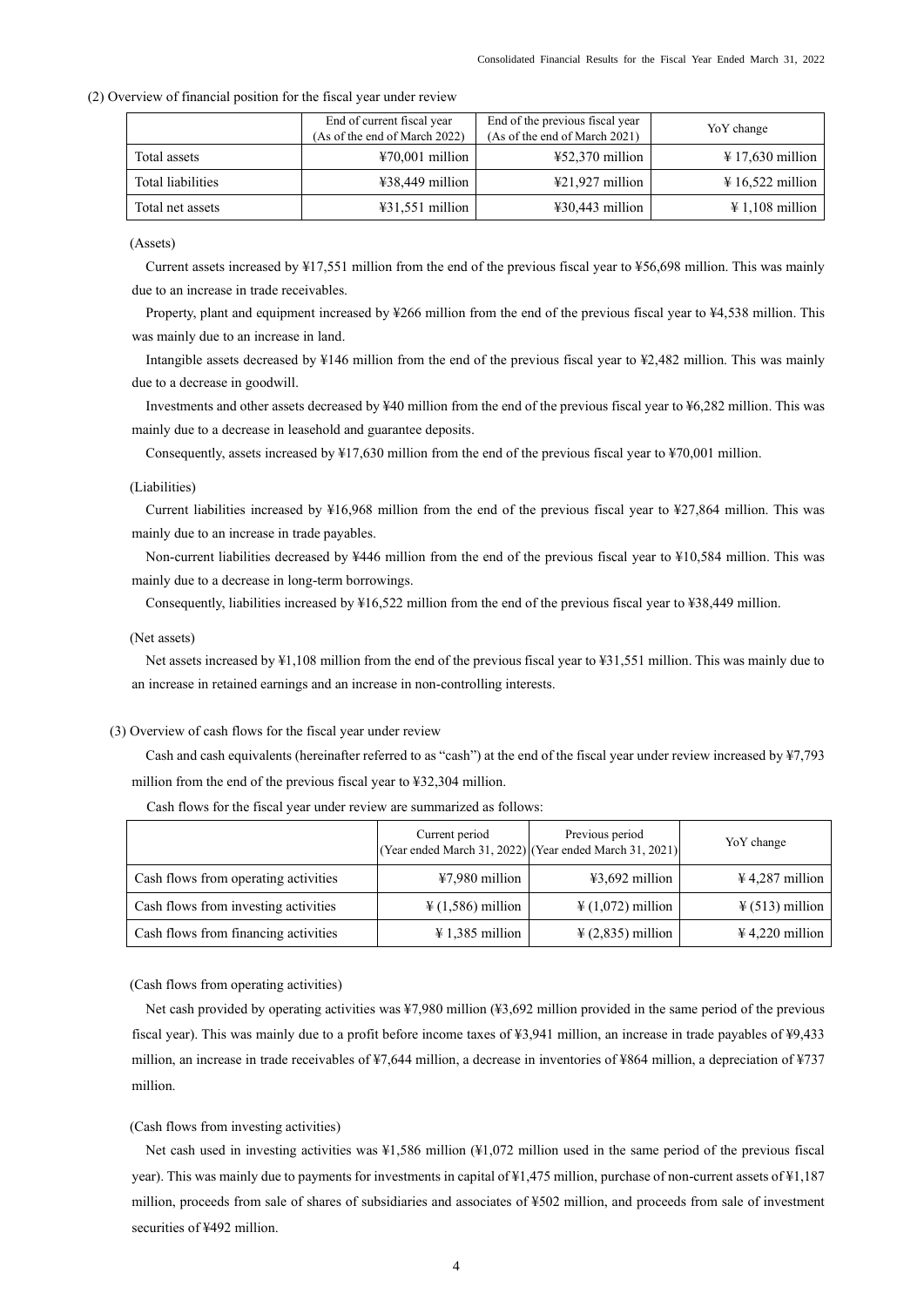(Cash flows from financing activities)

Net cash provided by financing activities was ¥1,385 million (¥2,835 million used in the same period of the previous fiscal year). This was mainly due to proceeds from long-term borrowings of ¥4,858 million, repayments of long-term borrowings of ¥4,063 million, an increase in short-term borrowings of ¥946 million, and payments of dividends of ¥322 million.

(Reference) Trends in cash flow-related indicators

|                                                     | FY2017                   | <b>FY2018</b> | FY2019 | FY2020     | FY2021                |
|-----------------------------------------------------|--------------------------|---------------|--------|------------|-----------------------|
| Shareholders' equity ratio                          | 48.4%                    | 50.8%         | 52.6%  | 56.9%      | 43.4%                 |
| Shareholders' equity ratio based<br>on market value | 53.4%                    | 35.6%         | 14.7%  | 35.6%      | 41.6%                 |
| Cash flow to interest-bearing<br>liabilities ratio  | $\overline{\phantom{0}}$ | 7.1 years     |        | 3.0 years  | 1.6 years             |
| Interest coverage ratio                             | $\overline{\phantom{0}}$ | 28.6 times    |        | 40.7 times | $102.5 \text{ times}$ |

Shareholders' equity ratio: shareholders' equity/ total assets

Shareholders' equity ratio based on market value: market capitalization (closing share price at the end of the period)/ total assets Cash flow to interest-bearing liabilities ratio: interest-bearing liabilities/ operating cash flow

Interest coverage ratio: operating cash flow/ interest expenses

- (Notes) 1. All figures are calculated based on consolidated financial figures.
	- 2. Market capitalization is calculated based on the number of shares outstanding excluding treasury shares.
	- 3. Interest-bearing liabilities covers all liabilities that pay interest out of liabilities recorded in the consolidated balance sheet.
	- 4. Cash flow to interest-bearing liabilities ratio and interest coverage ratio are not stated when operating cash flow is negative.
- <span id="page-7-0"></span>2. Basic policy regarding selection of accounting standards

The Group considers the financial statements prepared in accordance with Japanese GAAP to be appropriate for the purpose of presenting the status of the Company's current business. With regard to the application of IFRS, we intend to respond appropriately, taking into account various domestic and overseas circumstances.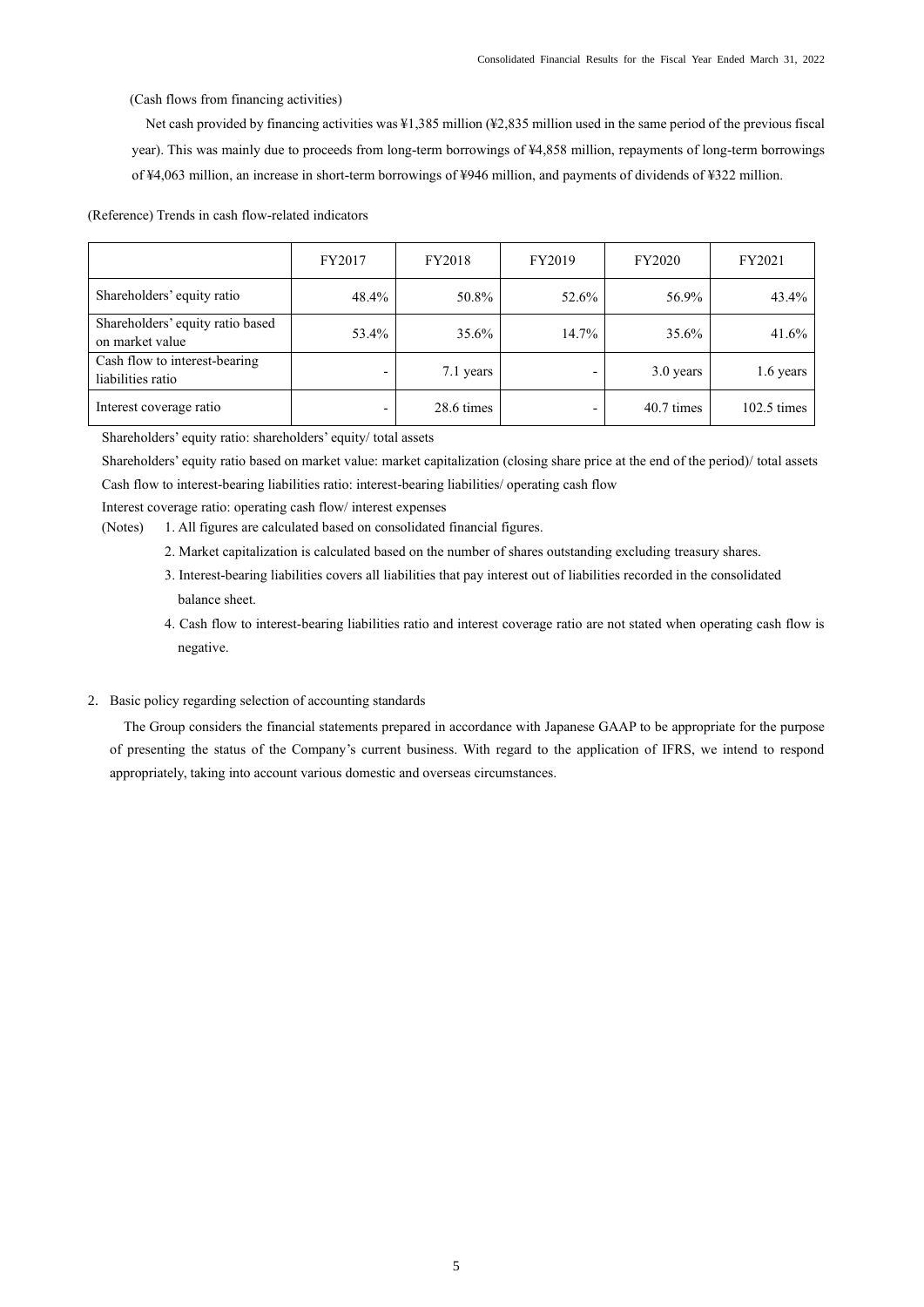# <span id="page-8-0"></span>3. Consolidated financial statements and important notes

# <span id="page-8-1"></span>(1) Consolidated balance sheets

|                                                   |                                                             | (Unit: millions of yen)                                    |
|---------------------------------------------------|-------------------------------------------------------------|------------------------------------------------------------|
|                                                   | Previous consolidated fiscal year<br>(As of March 31, 2021) | Current consolidated fiscal year<br>(As of March 31, 2022) |
| Assets                                            |                                                             |                                                            |
| Current assets                                    |                                                             |                                                            |
| Cash and deposits                                 | 24,610                                                      | 32,404                                                     |
| Notes and accounts receivable-trade               | 5,325                                                       |                                                            |
| Notes receivable-trade                            |                                                             | 881                                                        |
| Accounts receivable-trade                         |                                                             | 11,334                                                     |
| Contract assets                                   |                                                             | 474                                                        |
| Electronically recorded monetary claims-operating | 67                                                          | 708                                                        |
| Merchandise and finished goods                    | 700                                                         | 388                                                        |
| Work in process                                   | 3,589                                                       | 2,874                                                      |
| Raw materials and supplies                        | 1,901                                                       | 1,831                                                      |
| Merchandise rights                                | 1,451                                                       | 3,207                                                      |
| Other                                             | 1,572                                                       | 2,615                                                      |
| Allowance for doubtful accounts                   | (71)                                                        | (23)                                                       |
| Total current assets                              | 39,147                                                      | 56,698                                                     |
| Non-current assets                                |                                                             |                                                            |
| Property, plant and equipment                     |                                                             |                                                            |
| Buildings and structures                          | 5,355                                                       | 5,137                                                      |
| Accumulated depreciation                          | (3,245)                                                     | (3,264)                                                    |
| Buildings and structures, net                     | 2,109                                                       | 1,872                                                      |
| Machinery, equipment and vehicles                 | 77                                                          | 90                                                         |
| Accumulated depreciation                          | (64)                                                        | (70)                                                       |
| Machinery, equipment and vehicles, net            | 12                                                          | 20                                                         |
| Tools, furniture and fixtures                     | 3,579                                                       | 3,722                                                      |
| Accumulated depreciation                          | (3,123)                                                     | (3,233)                                                    |
| Tools, furniture and fixtures, net                | 455                                                         | 489                                                        |
| Land                                              | 1,645                                                       | 1,922                                                      |
| Construction in progress                          | 49                                                          | 233                                                        |
| Total property, plant and equipment               | 4,272                                                       | 4,538                                                      |
| Intangible assets                                 |                                                             |                                                            |
| Goodwill                                          | 1,875                                                       | 1,623                                                      |
| Other                                             | 752                                                         | 859                                                        |
| Total intangible assets                           | 2,628                                                       | 2,482                                                      |
| Investments and other assets                      |                                                             |                                                            |
| Investment securities                             | 1,803                                                       | 1,429                                                      |
| Long-term loans receivable                        | 457                                                         | 215                                                        |
| Deferred tax assets                               | 496                                                         | 529                                                        |
| Leasehold and guarantee deposits                  | 2,859                                                       | 2,226                                                      |
| Other                                             | 1,113                                                       | 2,210                                                      |
| Allowance for doubtful accounts                   | (408)                                                       | (328)                                                      |
| Total investments and other assets                | 6,322                                                       | 6,282                                                      |
| Total non-current assets                          | 13,223                                                      | 13,303                                                     |
| Total assets                                      | 52,370                                                      | 70,001                                                     |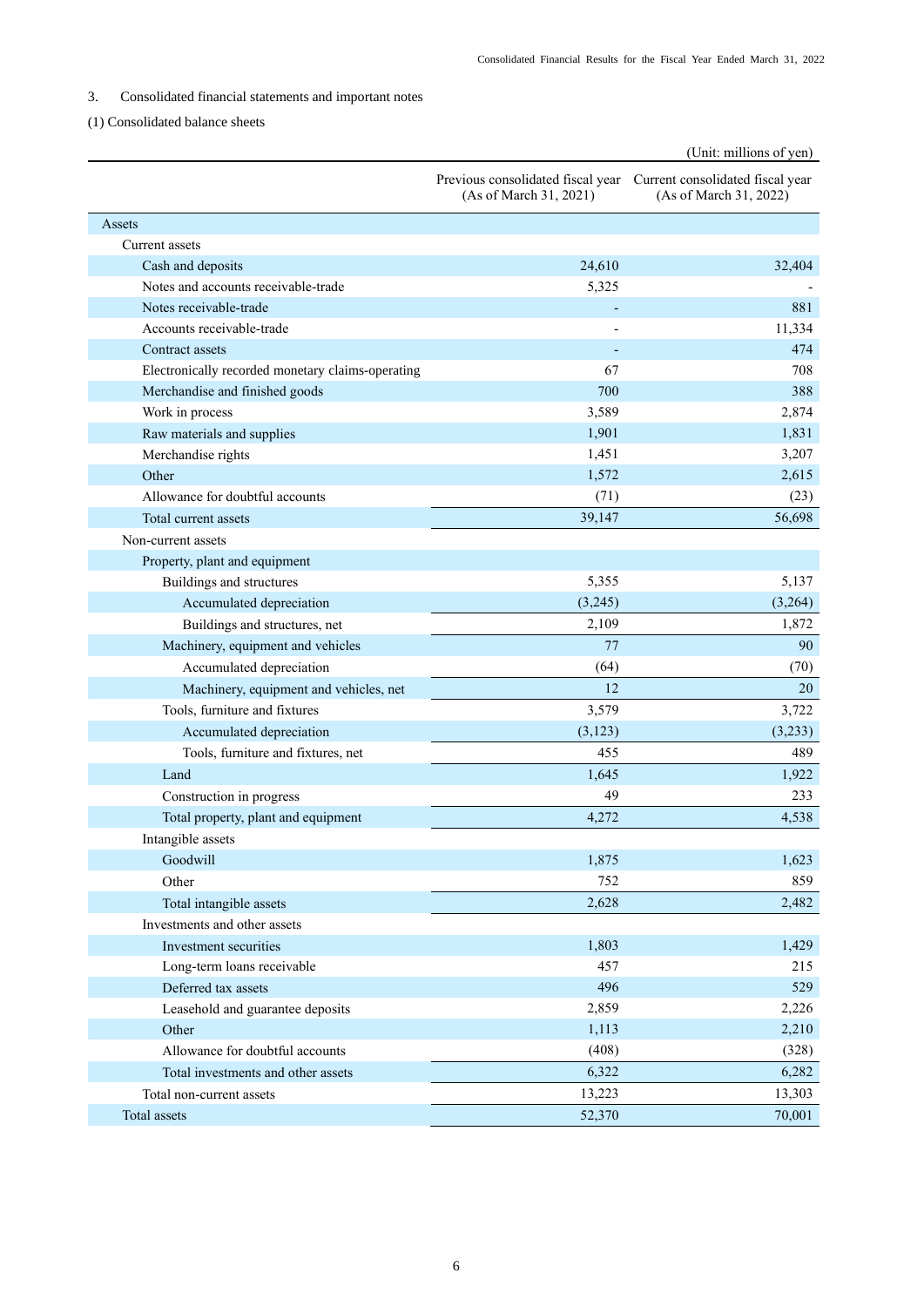|                                                          |                                                                                              | (Unit: millions of yen) |
|----------------------------------------------------------|----------------------------------------------------------------------------------------------|-------------------------|
|                                                          | Previous consolidated fiscal year Current consolidated fiscal year<br>(As of March 31, 2021) | (As of March 31, 2022)  |
| Liabilities                                              |                                                                                              |                         |
| Current liabilities                                      |                                                                                              |                         |
| Notes and accounts payable-trade                         | 3.610                                                                                        | 13.128                  |
| Short-term borrowings                                    | 253                                                                                          | 1,202                   |
| Current portion of long-term borrowings                  | 3,863                                                                                        | 5,030                   |
| Income taxes payable                                     | 100                                                                                          | 608                     |
| <b>Contract liabilities</b>                              |                                                                                              | 1,464                   |
| Provision for bonuses                                    | 288                                                                                          | 291                     |
| Provision for bonuses for directors (and other officers) | 14                                                                                           | 46                      |
| Other                                                    | 2,764                                                                                        | 6,092                   |
| Total current liabilities                                | 10,895                                                                                       | 27,864                  |
| Non-current liabilities                                  |                                                                                              |                         |
| Long-term borrowings                                     | 6,837                                                                                        | 6.530                   |
| Retirement benefit liability                             | 770                                                                                          | 809                     |
| Asset retirement obligations                             | 861                                                                                          | 800                     |
| Other                                                    | 2,561                                                                                        | 2,444                   |
| Total non-current liabilities                            | 11,031                                                                                       | 10,584                  |
| <b>Total liabilities</b>                                 | 21,927                                                                                       | 38,449                  |
| Net assets                                               |                                                                                              |                         |
| Shareholders' equity                                     |                                                                                              |                         |
| Share capital                                            | 7,948                                                                                        | 7,948                   |
| Capital surplus                                          | 7,579                                                                                        | 7,576                   |
| Retained earnings                                        | 16,104                                                                                       | 16,771                  |
| Treasury shares                                          | (1,946)                                                                                      | (1,946)                 |
| Total shareholders' equity                               | 29,686                                                                                       | 30,349                  |
| Accumulated other comprehensive income                   |                                                                                              |                         |
| Valuation difference on available-for-sale securities    | 116                                                                                          | 18                      |
| Foreign currency translation adjustment                  | 1                                                                                            | $\mathbf{1}$            |
| Remeasurements of defined benefit plans                  | (0)                                                                                          | 3                       |
| Total accumulated other comprehensive income             | 117                                                                                          | 23                      |
| Share acquisition rights                                 | $\overline{7}$                                                                               | 28                      |
| Non-controlling interests                                | 632                                                                                          | 1,150                   |
| Total net assets                                         | 30,443                                                                                       | 31,551                  |
| Total liabilities and net assets                         | 52,370                                                                                       | 70,001                  |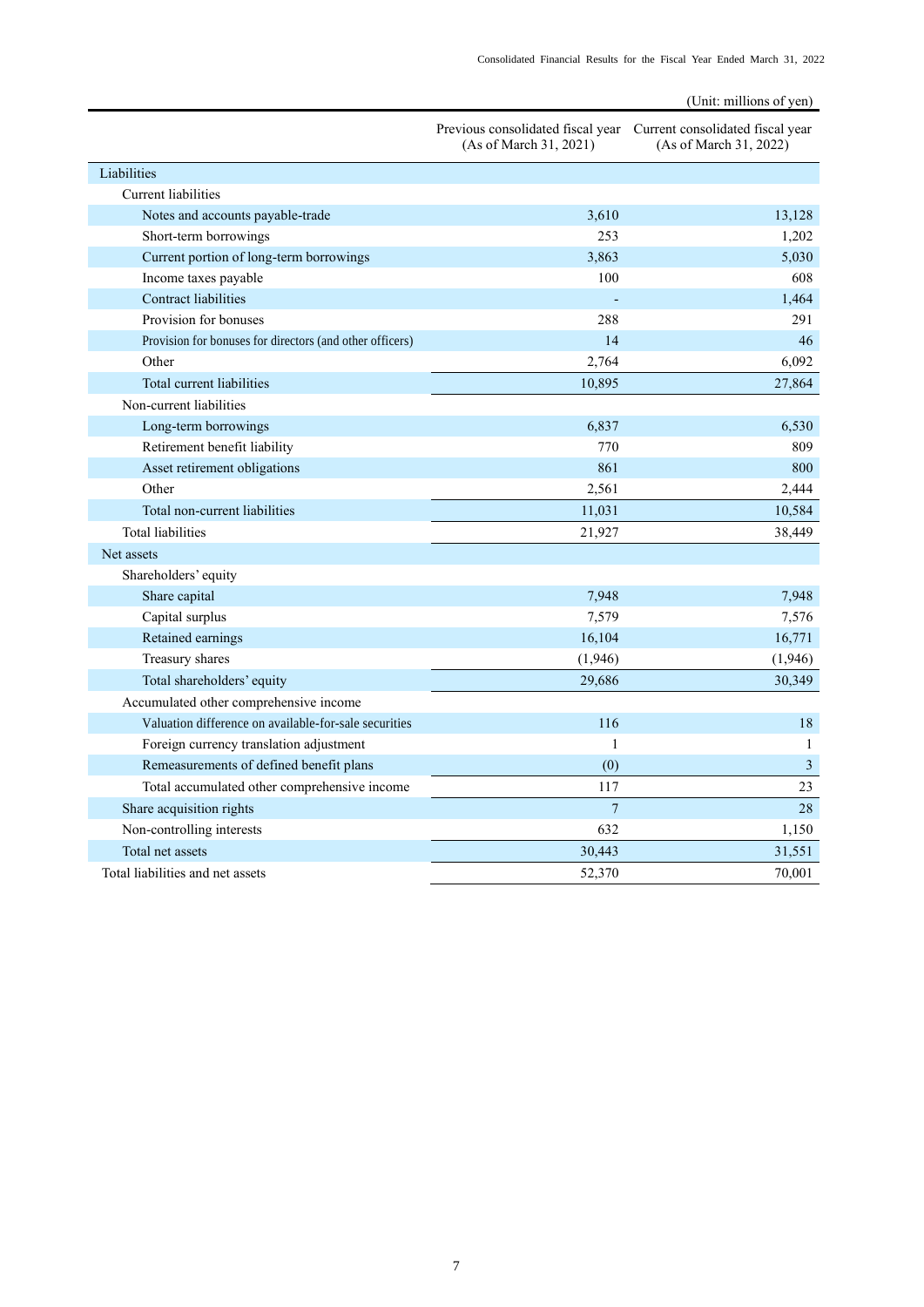# <span id="page-10-0"></span>(2) Consolidated statements of income and consolidated statements of comprehensive income

Consolidated statements of income

|                                                                                 |                                                                        | (Unit: millions of yen)                                               |
|---------------------------------------------------------------------------------|------------------------------------------------------------------------|-----------------------------------------------------------------------|
|                                                                                 | Previous consolidated fiscal year<br>(April 1, 2020 to March 31, 2021) | Current consolidated fiscal year<br>(April 1, 2021 to March 31, 2022) |
| Net sales                                                                       | 38,796                                                                 | 94,900                                                                |
| Cost of sales                                                                   | 28,869                                                                 | 79,116                                                                |
| Gross profit                                                                    | 9,927                                                                  | 15,784                                                                |
| Selling, general and administrative expenses                                    |                                                                        |                                                                       |
| Advertising expenses                                                            | 940                                                                    | 1,021                                                                 |
| Salaries                                                                        | 3,978                                                                  | 4,103                                                                 |
| Provision for bonuses                                                           | 165                                                                    | 135                                                                   |
| Retirement benefit expenses                                                     | 73                                                                     | 64                                                                    |
| Outsourcing expenses                                                            | 946                                                                    | 828                                                                   |
| Travel and transportation expenses                                              | 247                                                                    | 258                                                                   |
| Depreciation                                                                    | 554                                                                    | 415                                                                   |
| Rent expenses on land and buildings                                             | 1,247                                                                  | 1,199                                                                 |
| Provision of allowance for doubtful accounts                                    | 47                                                                     | 15                                                                    |
| Amortization of goodwill                                                        | 280                                                                    | 252                                                                   |
| Provision for bonuses for directors (and other officers)                        | 14                                                                     | 46                                                                    |
| Other                                                                           | 3,672                                                                  | 3,998                                                                 |
| Total selling, general and administrative expenses                              | 12,169                                                                 | 12,339                                                                |
| Operating profit (loss)                                                         | (2,241)                                                                | 3,444                                                                 |
| Non-operating income                                                            |                                                                        |                                                                       |
| Interest income                                                                 | 6                                                                      | 2                                                                     |
| Dividend income                                                                 | 8                                                                      | $\mathbf{1}$                                                          |
| Purchase discounts                                                              | 35                                                                     | 157                                                                   |
| Share of profit of entities accounted for using equity method                   | 205                                                                    | 59                                                                    |
| Distributions from investments                                                  | 17                                                                     | 33                                                                    |
| Other                                                                           | 114                                                                    | 110                                                                   |
| Total non-operating income                                                      | 386                                                                    | 365                                                                   |
| Non-operating expenses                                                          |                                                                        |                                                                       |
| Interest expenses                                                               | 90                                                                     | 77                                                                    |
| Financing expenses                                                              | 22                                                                     | 67                                                                    |
| Provision of allowance for doubtful accounts for<br>subsidiaries and associates | 20                                                                     | 17                                                                    |
| Other                                                                           | 44                                                                     | 13                                                                    |
| Total non-operating expenses                                                    | 178                                                                    | 176                                                                   |
| Ordinary profit (loss)                                                          | (2,032)                                                                | 3,634                                                                 |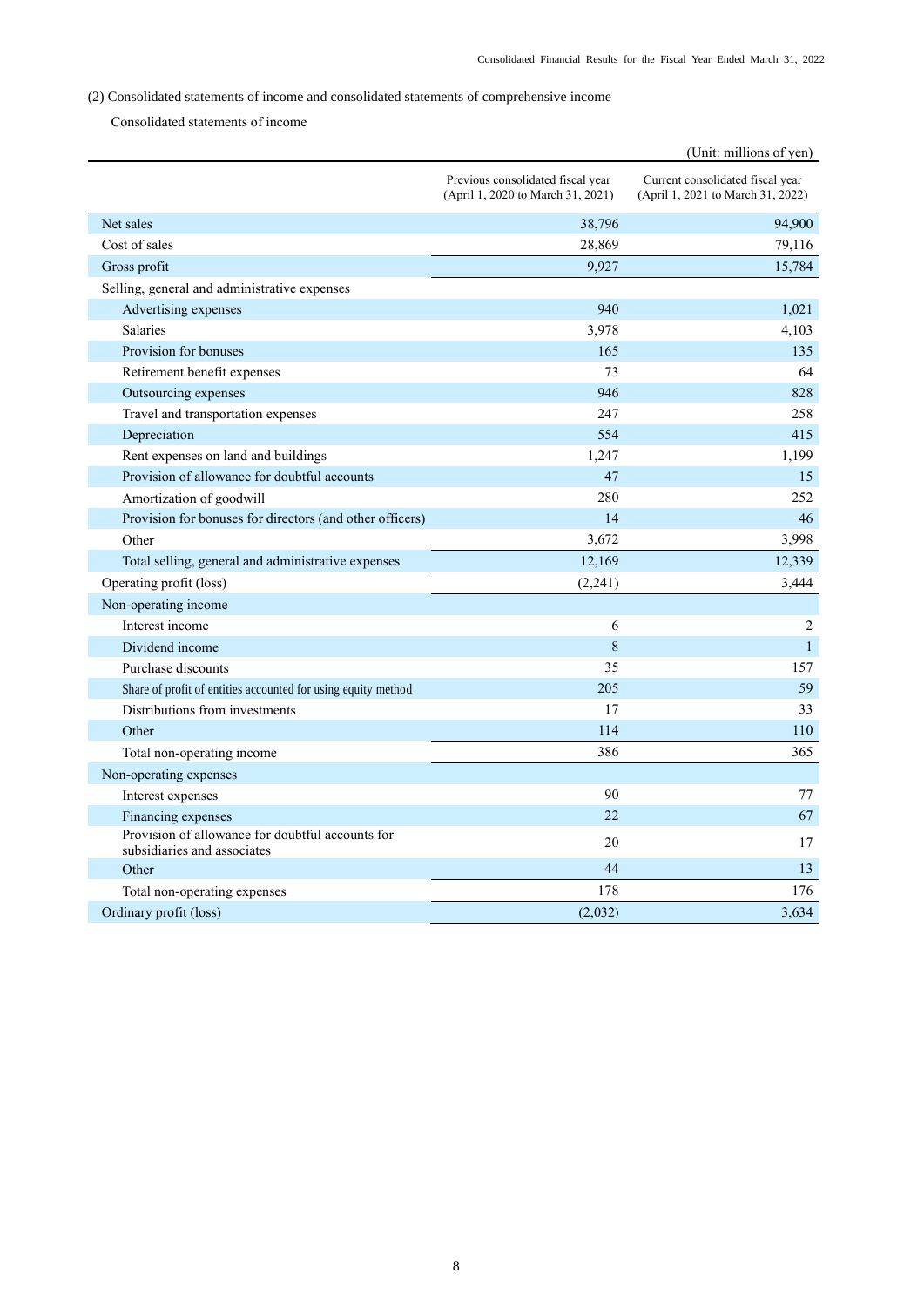|                                                       |                                                                        | (Unit: millions of yen)                                               |
|-------------------------------------------------------|------------------------------------------------------------------------|-----------------------------------------------------------------------|
|                                                       | Previous consolidated fiscal year<br>(April 1, 2020 to March 31, 2021) | Current consolidated fiscal year<br>(April 1, 2021 to March 31, 2022) |
| Extraordinary income                                  |                                                                        |                                                                       |
| Gain on sale of shares of subsidiaries and associates | $\overline{a}$                                                         | 304                                                                   |
| Gain on sale of non-current assets                    | $\theta$                                                               | $\overline{2}$                                                        |
| Gain on sale of investment securities                 | 16                                                                     | 231                                                                   |
| Other                                                 | $\mathbf{1}$                                                           | $\overline{2}$                                                        |
| Total extraordinary income                            | 18                                                                     | 541                                                                   |
| <b>Extraordinary losses</b>                           |                                                                        |                                                                       |
| Loss on retirement of non-current assets              | 60                                                                     | 56                                                                    |
| Impairment losses                                     | 174                                                                    |                                                                       |
| Loss on litigation                                    | 34                                                                     | 24                                                                    |
| Losses from coronavirus disease (COVID-19)            | 601                                                                    | 46                                                                    |
| Loss on business liquidation                          |                                                                        | 105                                                                   |
| Other                                                 | 22                                                                     | 3                                                                     |
| Total extraordinary losses                            | 893                                                                    | 234                                                                   |
| Profit (loss) before income taxes                     | (2,908)                                                                | 3,941                                                                 |
| Income taxes - current                                | 191                                                                    | 698                                                                   |
| Income taxes - deferred                               | 199                                                                    | 104                                                                   |
| Total income taxes                                    | 391                                                                    | 803                                                                   |
| Profit (loss)                                         | (3,299)                                                                | 3,137                                                                 |
| Profit attributable to non-controlling interests      | 153                                                                    | 666                                                                   |
| Profit (loss) attributable to owners of parent        | (3, 452)                                                               | 2,471                                                                 |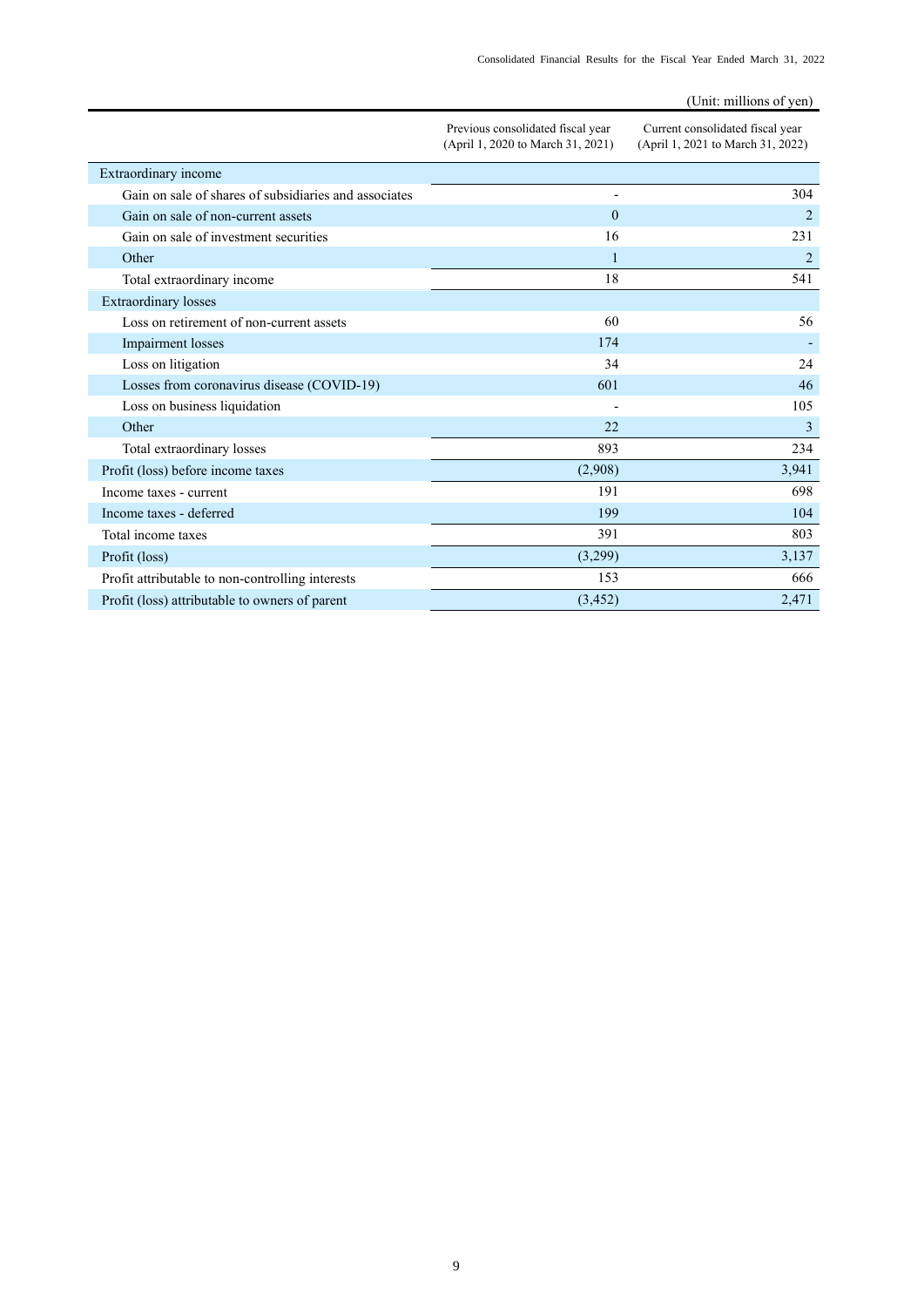# Consolidated statement of comprehensive income

|                                                                    |                                                                        | (Unit: millions of yen)                                               |
|--------------------------------------------------------------------|------------------------------------------------------------------------|-----------------------------------------------------------------------|
|                                                                    | Previous consolidated fiscal year<br>(April 1, 2020 to March 31, 2021) | Current consolidated fiscal year<br>(April 1, 2021 to March 31, 2022) |
| Profit (loss)                                                      | (3,299)                                                                | 3,137                                                                 |
| Other comprehensive income                                         |                                                                        |                                                                       |
| Valuation difference on available-for-sale securities              | 107                                                                    | (95)                                                                  |
| Foreign currency translation adjustment                            | $\theta$                                                               | $\theta$                                                              |
| Remeasurements of defined benefit plans, net of tax                | (22)                                                                   | 3                                                                     |
| Total other comprehensive income                                   | 84                                                                     | (91)                                                                  |
| Comprehensive income                                               | (3,214)                                                                | 3,046                                                                 |
| Comprehensive income attributable to                               |                                                                        |                                                                       |
| Comprehensive income attributable to owners of parent              | (3,369)                                                                | 2,377                                                                 |
| Comprehensive income attributable to non-<br>controlling interests | 155                                                                    | 669                                                                   |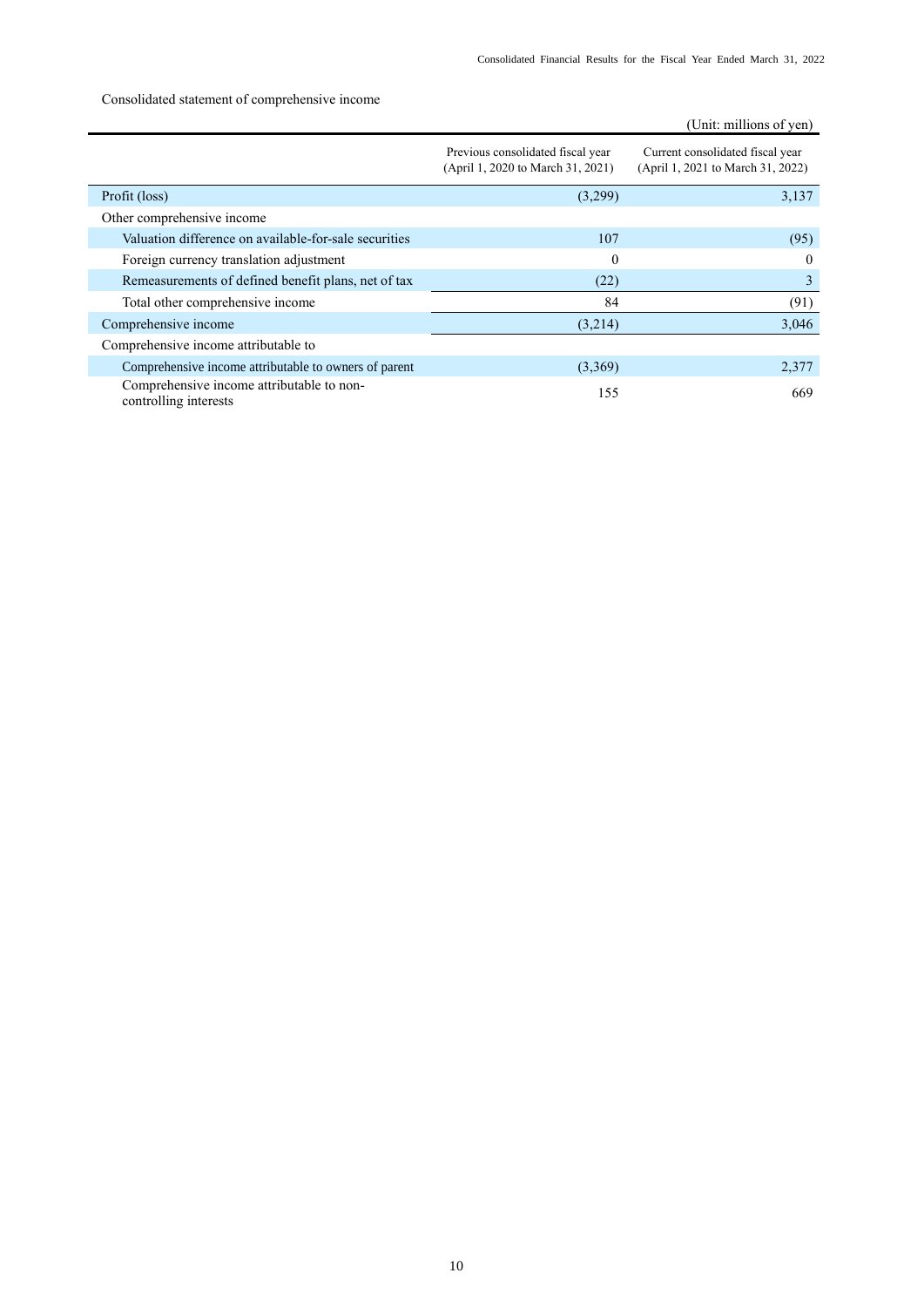# <span id="page-13-0"></span>(3) Consolidated statement of change in equity

# Previous fiscal year (April 1, 2020 to March 31, 2021)

# (Unit: millions of yen)

|                                                            | Shareholders' equity |                 |                      |                 |                                  |
|------------------------------------------------------------|----------------------|-----------------|----------------------|-----------------|----------------------------------|
|                                                            | Share capital        | Capital surplus | Retained<br>earnings | Treasury shares | Total<br>Shareholders'<br>equity |
| Opening balance                                            | 7,948                | 7,579           | 20,060               | (1,821)         | 33,767                           |
| Cumulative effects of<br>changes in accounting<br>policies |                      |                 |                      |                 |                                  |
| Restated balance                                           | 7,948                | 7,579           | 20,060               | (1,821)         | 33,767                           |
| Changes during period                                      |                      |                 |                      |                 |                                  |
| Dividends of surplus                                       |                      |                 | (331)                |                 | (331)                            |
| Profit (loss) attributable<br>to owners of parent          |                      |                 | (3, 452)             |                 | (3, 452)                         |
| Purchase of treasury<br>shares                             |                      |                 |                      | (365)           | (365)                            |
| Disposal of treasury<br>shares                             |                      |                 | (171)                | 240             | 68                               |
| Change in scope of<br>consolidation                        |                      |                 |                      |                 |                                  |
| Purchase of shares of<br>consolidated<br>subsidiaries      |                      |                 |                      |                 |                                  |
| Net changes in items<br>other than shareholders'<br>equity |                      |                 |                      |                 |                                  |
| Total changes during<br>period                             |                      |                 | (3,956)              | (124)           | (4,081)                          |
| <b>Ending Balance</b>                                      | 7,948                | 7,579           | 16,104               | (1,946)         | 29,686                           |

|                                                            | Accumulated other comprehensive income                         |                           |                                                                |                                                          |                                             |           |                  |
|------------------------------------------------------------|----------------------------------------------------------------|---------------------------|----------------------------------------------------------------|----------------------------------------------------------|---------------------------------------------|-----------|------------------|
|                                                            | Valuation<br>difference on<br>available-for-sale<br>securities | translation<br>adjustment | Foreign currency Remeasurements<br>of defined benefit<br>plans | Total<br>accumulated<br>other<br>comprehensive<br>income | Share acquisition Non-controlling<br>rights | interests | Total net assets |
| Opening balance                                            | 10                                                             | $\mathbf{0}$              | 22                                                             | 34                                                       | $\overline{\phantom{a}}$                    | 477       | 34,279           |
| Cumulative effects of<br>changes in accounting<br>policies |                                                                |                           |                                                                |                                                          |                                             |           |                  |
| Restated balance                                           | 10                                                             | $\overline{0}$            | 22                                                             | 34                                                       |                                             | 477       | 34,279           |
| Changes during period                                      |                                                                |                           |                                                                |                                                          |                                             |           |                  |
| Dividends of surplus                                       |                                                                |                           |                                                                |                                                          |                                             |           | (331)            |
| Profit (loss) attributable<br>to owners of parent          |                                                                |                           |                                                                |                                                          |                                             |           | (3, 452)         |
| Purchase of treasury<br>shares                             |                                                                |                           |                                                                |                                                          |                                             |           | (365)            |
| Disposal of treasury<br>shares                             |                                                                |                           |                                                                |                                                          |                                             |           | 68               |
| Change in scope of<br>consolidation                        |                                                                |                           |                                                                |                                                          |                                             |           |                  |
| Purchase of shares of<br>consolidated<br>subsidiaries      |                                                                |                           |                                                                |                                                          |                                             |           |                  |
| Net changes in items<br>other than shareholders'<br>equity | 105                                                            | $\mathbf{0}$              | (22)                                                           | 82                                                       | $\tau$                                      | 155       | 245              |
| Total changes during<br>period                             | 105                                                            | $\boldsymbol{0}$          | (22)                                                           | 82                                                       | $\overline{7}$                              | 155       | (3,836)          |
| <b>Ending Balance</b>                                      | 116                                                            | 1                         | (0)                                                            | 117                                                      | $\overline{7}$                              | 632       | 30,443           |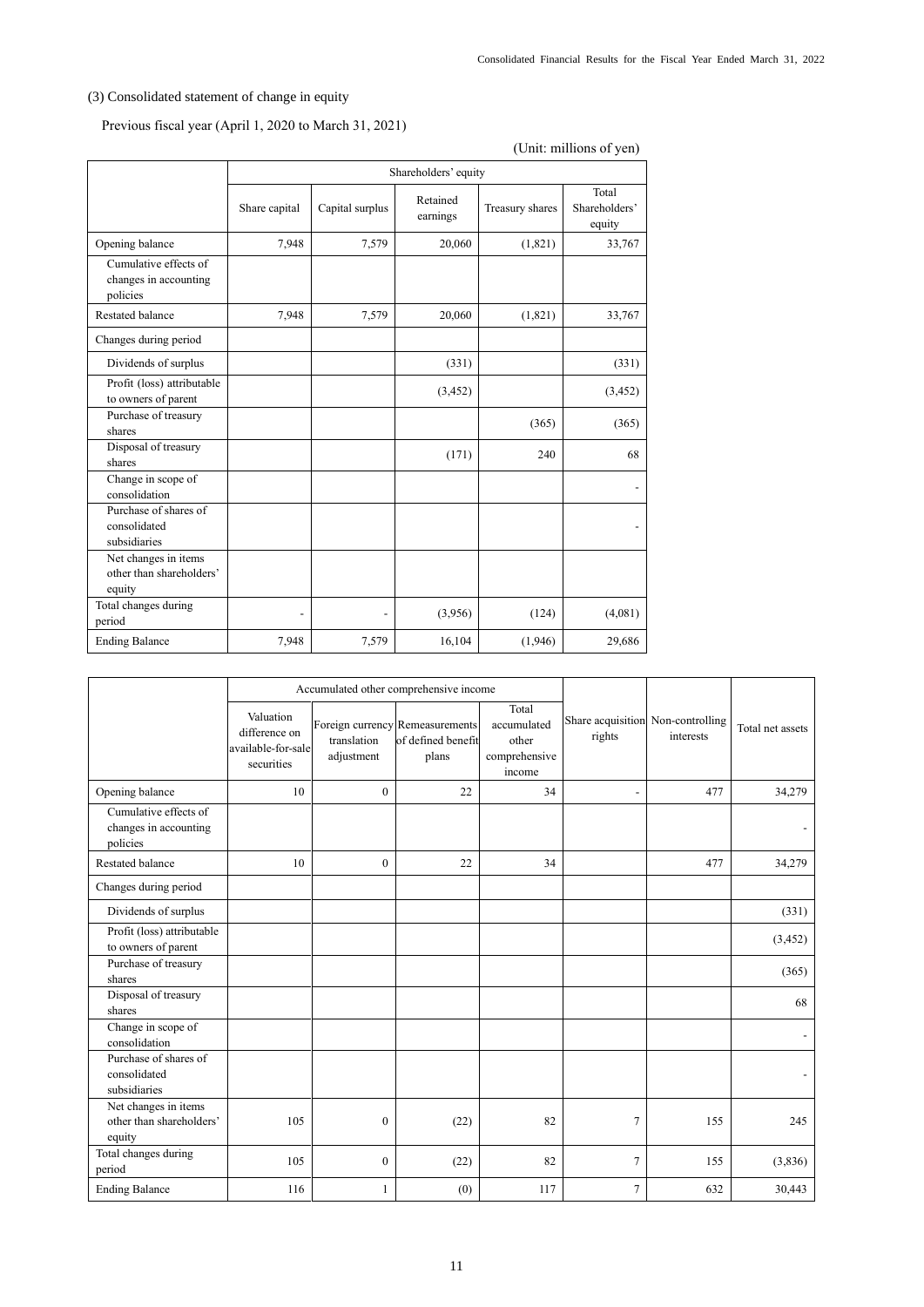| (Unit: millions of yen)                                    |                          |                      |                      |                 |                                  |  |
|------------------------------------------------------------|--------------------------|----------------------|----------------------|-----------------|----------------------------------|--|
|                                                            |                          | Shareholders' equity |                      |                 |                                  |  |
|                                                            | Share capital            | Capital surplus      | Retained<br>earnings | Treasury shares | Total<br>Shareholders'<br>equity |  |
| Opening balance                                            | 7,948                    | 7,579                | 16,104               | (1,946)         | 29,686                           |  |
| Cumulative effects of<br>changes in accounting<br>policies |                          |                      | (1,441)              |                 | (1,441)                          |  |
| <b>Restated balance</b>                                    | 7,948                    | 7,579                | 14,663               | (1,946)         | 28,245                           |  |
| Changes during period                                      |                          |                      |                      |                 |                                  |  |
| Dividends of surplus                                       |                          |                      | (323)                |                 | (323)                            |  |
| Profit (loss) attributable<br>to owners of parent          |                          |                      | 2,471                |                 | 2,471                            |  |
| Purchase of treasury<br>shares                             |                          |                      |                      |                 |                                  |  |
| Disposal of treasury<br>shares                             |                          |                      |                      |                 |                                  |  |
| Change in scope of<br>consolidation                        |                          |                      | (39)                 |                 | (39)                             |  |
| Purchase of shares of<br>consolidated<br>subsidiaries      |                          | (3)                  |                      |                 | (3)                              |  |
| Net changes in items<br>other than shareholders'<br>equity |                          |                      |                      |                 |                                  |  |
| Total changes during<br>period                             | $\overline{\phantom{a}}$ | (3)                  | 2,107                |                 | 2,104                            |  |
| <b>Ending Balance</b>                                      | 7,948                    | 7,576                | 16,771               | (1,946)         | 30,349                           |  |

# Current consolidated fiscal year (April 1, 2021 to March 31, 2022)

|                                                            | Accumulated other comprehensive income                         |                           |                                                                |                                                          |                |                                                |                  |
|------------------------------------------------------------|----------------------------------------------------------------|---------------------------|----------------------------------------------------------------|----------------------------------------------------------|----------------|------------------------------------------------|------------------|
|                                                            | Valuation<br>difference on<br>available-for-sale<br>securities | translation<br>adjustment | Foreign currency Remeasurements<br>of defined benefit<br>plans | Total<br>accumulated<br>other<br>comprehensive<br>income | rights         | Share acquisition Non-controlling<br>interests | Total net assets |
| Opening balance                                            | 116                                                            | $\mathbf{1}$              | (0)                                                            | 117                                                      | $\overline{7}$ | 632                                            | 30,443           |
| Cumulative effects of<br>changes in accounting<br>policies |                                                                |                           |                                                                |                                                          |                | (146)                                          | (1,587)          |
| Restated balance                                           | 116                                                            | $\mathbf{1}$              | (0)                                                            | 117                                                      | $\overline{7}$ | 486                                            | 28,856           |
| Changes during period                                      |                                                                |                           |                                                                |                                                          |                |                                                |                  |
| Dividends of surplus                                       |                                                                |                           |                                                                |                                                          |                |                                                | (323)            |
| Profit (loss) attributable<br>to owners of parent          |                                                                |                           |                                                                |                                                          |                |                                                | 2,471            |
| Purchase of treasury<br>shares                             |                                                                |                           |                                                                |                                                          |                |                                                |                  |
| Disposal of treasury<br>shares                             |                                                                |                           |                                                                |                                                          |                |                                                |                  |
| Change in scope of<br>consolidation                        |                                                                |                           |                                                                |                                                          |                |                                                | (39)             |
| Purchase of shares of<br>consolidated<br>subsidiaries      |                                                                |                           |                                                                |                                                          |                |                                                | (3)              |
| Net changes in items<br>other than shareholders'<br>equity | (98)                                                           | $\mathbf{0}$              | $\overline{\mathbf{3}}$                                        | (93)                                                     | 21             | 663                                            | 591              |
| Total changes during<br>period                             | (98)                                                           | $\mathbf{0}$              | 3                                                              | (93)                                                     | 21             | 663                                            | 2,695            |
| <b>Ending Balance</b>                                      | 18                                                             | $\mathbf{1}$              | 3                                                              | 23                                                       | 28             | 1,150                                          | 31,551           |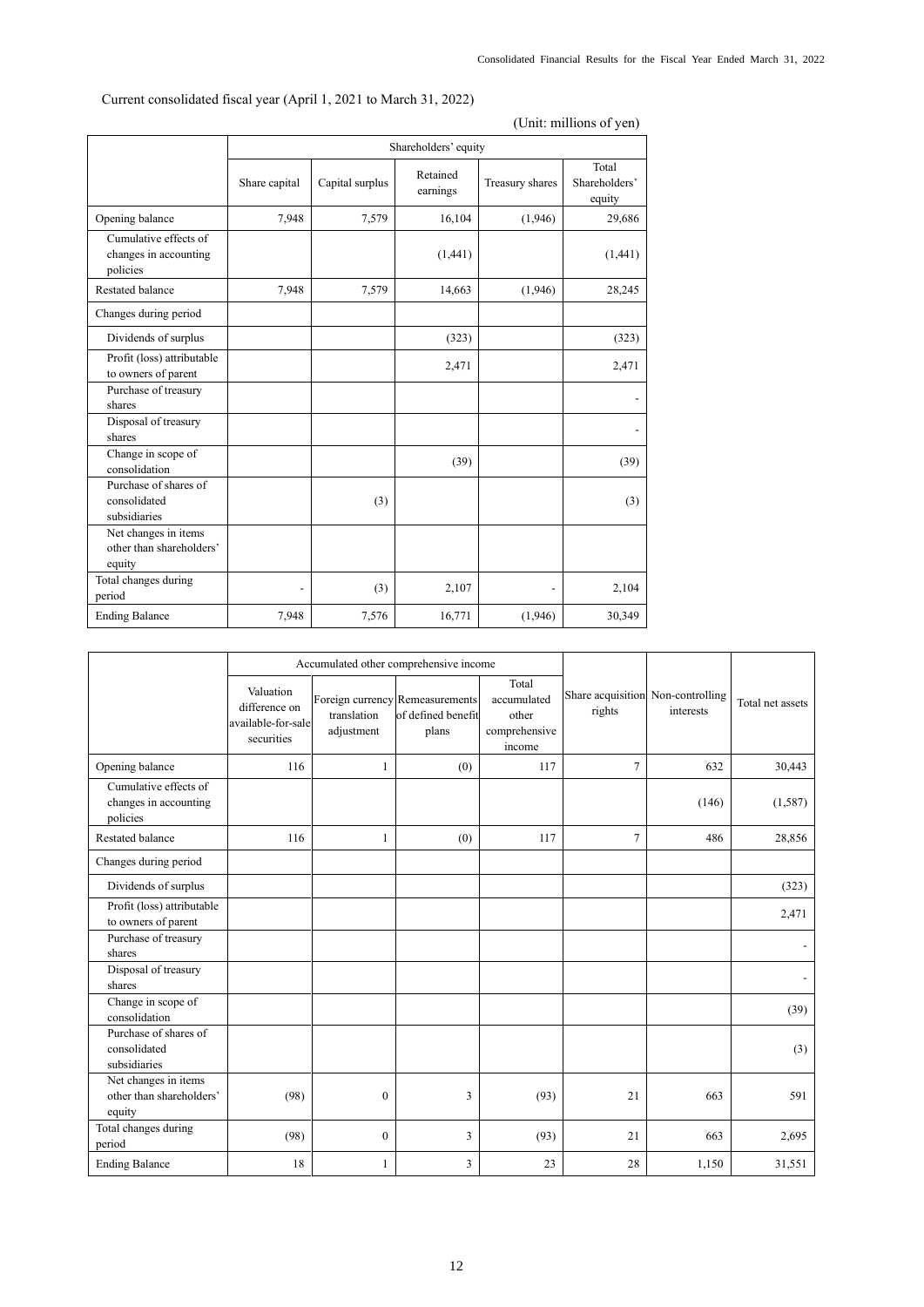# <span id="page-15-0"></span>(4) Consolidated statements of cash flows

|                                                                                       | (Unit: millions of yen)                                                |                                                                       |
|---------------------------------------------------------------------------------------|------------------------------------------------------------------------|-----------------------------------------------------------------------|
|                                                                                       | Previous consolidated fiscal year<br>(April 1, 2020 to March 31, 2021) | Current consolidated fiscal year<br>(April 1, 2021 to March 31, 2022) |
| Cash flows from operating activities                                                  |                                                                        |                                                                       |
| Profit (loss) before income taxes                                                     | (2,908)                                                                | 3,941                                                                 |
| Depreciation                                                                          | 873                                                                    | 737                                                                   |
| Impairment losses                                                                     | 174                                                                    |                                                                       |
| Amortization of goodwill                                                              | 280                                                                    | 252                                                                   |
| Increase (decrease) in allowance for doubtful accounts                                | 76                                                                     | 18                                                                    |
| Increase (decrease) in provision for bonuses                                          | 37                                                                     | 3                                                                     |
| Increase (decrease) in provision for bonuses for<br>directors (and other officers)    |                                                                        | 31                                                                    |
| Increase (decrease) in retirement benefit liability                                   | 73                                                                     | 41                                                                    |
| Interest and dividend income                                                          | (14)                                                                   | (4)                                                                   |
| Purchase discounts                                                                    | (35)                                                                   | (157)                                                                 |
| Share of loss (profit) of entities accounted for using equity method                  | (205)                                                                  | (59)                                                                  |
| Interest expenses                                                                     | 90                                                                     | 77                                                                    |
| Amortization of investments in capital                                                | 305                                                                    | 361                                                                   |
| Loss (gain) on sale of shares of subsidiaries and<br>associates                       |                                                                        | (304)                                                                 |
| Loss (gain) on sale of investment securities                                          | (16)                                                                   | (231)                                                                 |
| Decrease (increase) in trade receivables                                              | 10,239                                                                 | (7,644)                                                               |
| Decrease (increase) in inventories                                                    | 1,569                                                                  | 864                                                                   |
| Decrease (increase) in merchandising rights                                           | 236                                                                    | (197)                                                                 |
| Loss (gain) on sale of non-current assets                                             | (0)                                                                    | (2)                                                                   |
| Decrease (increase) in prepaid expenses                                               | 289                                                                    | 55                                                                    |
| Decrease (increase) in advances paid                                                  | 12                                                                     | 3                                                                     |
| Increase (decrease) in trade payables                                                 | (6,003)                                                                | 9,433                                                                 |
| Increase (decrease) in accounts payable-other                                         | (29)                                                                   | 240                                                                   |
| Increase/decrease in consumption taxes<br>payable/consumption taxes refund receivable | (701)                                                                  | 486                                                                   |
| Increase (decrease) in deposits received                                              | (27)                                                                   | 602                                                                   |
| Other, net                                                                            | (355)                                                                  | (230)                                                                 |
| Subtotal                                                                              | 3,960                                                                  | 8,321                                                                 |
| Interest and dividends received                                                       | 13                                                                     | 5 <sub>5</sub>                                                        |
| Interest paid                                                                         | (90)                                                                   | (77)                                                                  |
| Income taxes refund (paid)                                                            | (190)                                                                  | (268)                                                                 |
| Net cash provided by (used in) operating activities                                   | 3,692                                                                  | 7,980                                                                 |
| Cash flows from investing activities                                                  |                                                                        |                                                                       |
| Purchase of property, plant and equipment                                             | (353)                                                                  | (943)                                                                 |
| Proceeds from sale of property, plant and equipment                                   | 6                                                                      | 2                                                                     |
| Purchase of intangible assets                                                         | (233)                                                                  | (243)                                                                 |
| Purchase of investment securities                                                     | (47)                                                                   | (70)                                                                  |
| Proceeds from sale of investment securities                                           | 85                                                                     | 492                                                                   |
| Proceeds from redemption of investment securities                                     |                                                                        | 109                                                                   |
| Purchase of shares of subsidiaries and associates                                     | (99)                                                                   | (10)                                                                  |
| Proceeds from sale of shares of subsidiaries and associates                           |                                                                        | 502                                                                   |
| Payments for investments in capital                                                   | (260)                                                                  | (1, 475)                                                              |
| Loan advances                                                                         | (87)                                                                   | (0)                                                                   |
| Proceeds from collection of loans receivable                                          | 38                                                                     | 56                                                                    |
| Payments of leasehold and guarantee deposits                                          | (80)                                                                   | (0)                                                                   |
| Proceeds from refund of leasehold and guarantee deposits                              | 23                                                                     | 109                                                                   |
| Other, net                                                                            | (64)                                                                   | (113)                                                                 |
| Net cash provided by (used in) investing activities                                   | (1,072)                                                                | (1, 586)                                                              |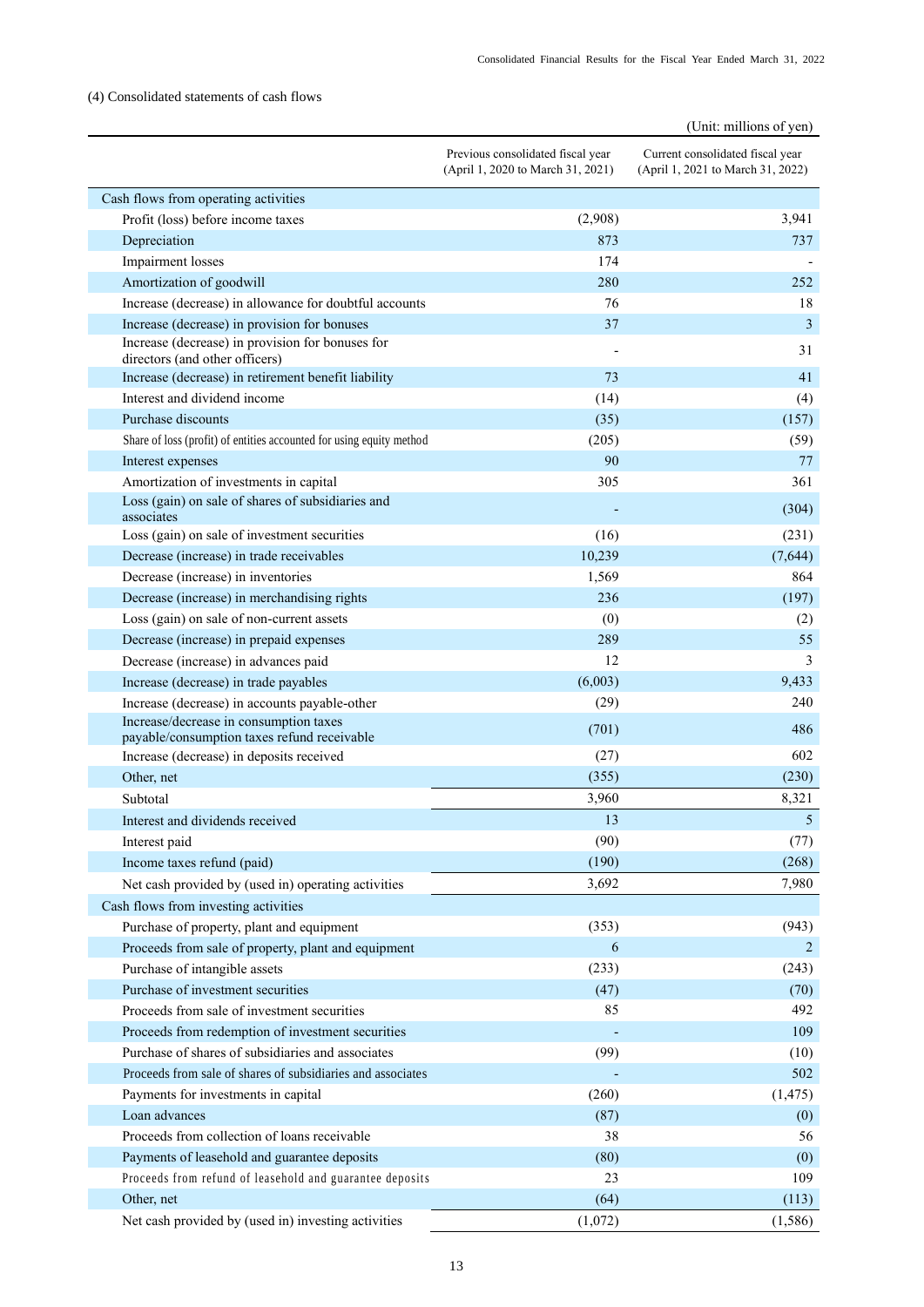|                                                                                                    |                                                                        | (Unit: millions of yen)                                               |
|----------------------------------------------------------------------------------------------------|------------------------------------------------------------------------|-----------------------------------------------------------------------|
|                                                                                                    | Previous consolidated fiscal year<br>(April 1, 2020 to March 31, 2021) | Current consolidated fiscal year<br>(April 1, 2021 to March 31, 2022) |
| Cash flows from financing activities                                                               |                                                                        |                                                                       |
| Net increase (decrease) in short-term borrowings                                                   | 53                                                                     | 946                                                                   |
| Repayments of long-term borrowings                                                                 | (5,329)                                                                | (4,063)                                                               |
| Proceeds from long-term borrowings                                                                 | 2,990                                                                  | 4,858                                                                 |
| Dividends paid                                                                                     | (331)                                                                  | (322)                                                                 |
| Purchase of treasury shares                                                                        | (365)                                                                  |                                                                       |
| Other, net                                                                                         | 147                                                                    | (33)                                                                  |
| Net cash provided by (used in) financing activities                                                | (2,835)                                                                | 1,385                                                                 |
| Effect of exchange rate change on cash and cash<br>equivalents                                     | (0)                                                                    | $\theta$                                                              |
| Net increase (decrease) in cash and cash equivalents                                               | (215)                                                                  | 7,779                                                                 |
| Cash and cash equivalents at beginning of year                                                     | 24,725                                                                 | 24,510                                                                |
| Increase in cash and cash equivalents resulting from<br>inclusion of subsidiaries in consolidation |                                                                        | 14                                                                    |
| Cash and cash equivalents at end of year                                                           | 24,510                                                                 | 32,304                                                                |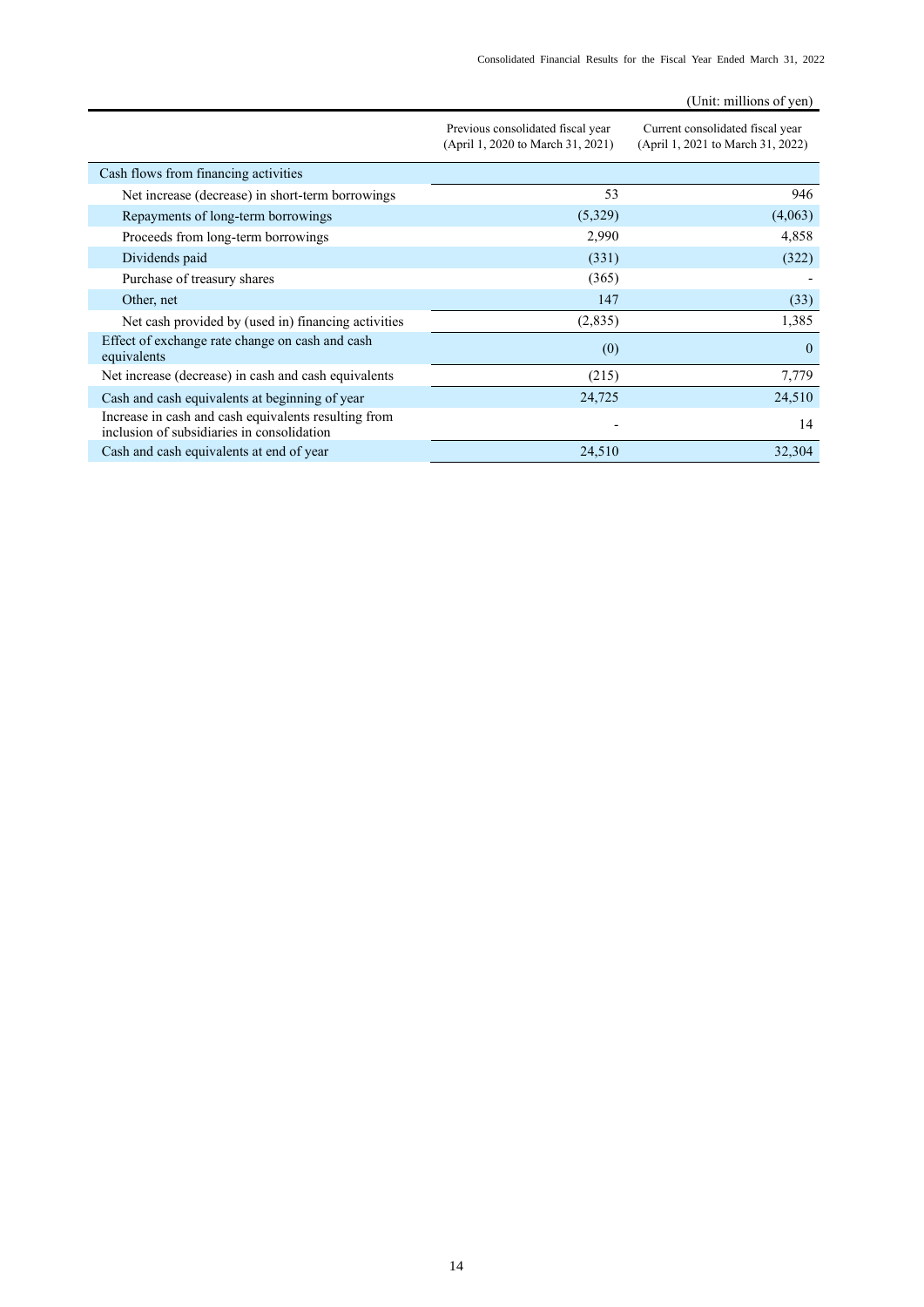#### <span id="page-17-0"></span>(5) Note regarding the consolidated financial statements

<span id="page-17-1"></span>(Notes on the going concern assumption) Not applicable.

#### (Changes in accounting policies)

The Company adopts the "Accounting Standard for Revenue Recognition" (ASBJ Statement No. 29, March 31, 2020, hereinafter, the "Accounting Standard for Revenue Recognition") and the "Guidance on Accounting Standard for Revenue Recognition" (ASBJ Guidance No. 30, March 26, 2021) from the beginning of the current fiscal year and recognizes revenue when control of promised goods or services is transferred to customers in an amount that is expected to be received in exchange for those goods or services.

Major changes due to the adoption of the Accounting Standard for Revenue Recognition are as follows:

#### 1. Revenue from PS machines agency sales

Previously, all revenue related to PS machine's agency sales was recognized as revenue in the amount of the agency commission received from manufacturers when the machines are delivered to pachinko halls and PS machine price is delivered to manufacturers. However, for transactions for which we are the sole distributer, we have changed to a method of recognizing revenues as the price of PS machines sold to pachinko halls when PS machines are shipped, as well as distribution sales.

#### 2. Revenue recognition for merchandise licensing agreements

All revenues related to the license agreement to use merchandise rights that we acquired and held were previously recognized under the license agreement with PS machine manufacturer for use. However, we have changed the method to deduct the paid portion from the purchase price at the time of sales of the applicable PS machine after determining that the right to merchandise PS machine, which is the sole distributor, is a payable payment transaction that corresponds to the repurchase agreement.

With regard to the application of the Accounting Standard for Revenue Recognition, etc., in accordance with the transitional treatment stipulated in the provisions of paragraph 84 of the Accounting Standard for Revenue Recognition, the cumulative effect of retrospectively applying the new accounting policy prior to the beginning of the fiscal year under review has been adjusted to retained earnings at the beginning of the fiscal year under review, and the new accounting policy has been applied from the beginning of the fiscal year under review. In addition, the Company applies the methodology set forth in the explanatory note (1), paragraph 86 of the Accounting Standard for Revenue Recognition to account for contract modifications made prior to the beginning of fiscal year under review in accordance with the terms of the contract after reflecting all contract modifications, and adjusts the cumulative effect to retained earnings at the beginning of fiscal year under review.

In addition, "Notes and accounts receivable-trade," which had been presented in "Current assets" in the consolidated balance sheet for the previous fiscal year, has been included in "Notes receivable-trade," "Accounts receivable-trade" and "Contract assets." "Other," which had been presented in "Current liabilities" in the consolidated balance sheet for the previous fiscal year, has been included in "Contract liabilities" and "Other." However, in accordance with the transitional treatment set forth in paragraph 89-2 of the Accounting Standard for Revenue Recognition, no reclassifications have been made to the prior period under the new presentation method.

Consequently, net sales increased by ¥36,286 million, cost of sales increased by ¥35,276 million, and operating profit, ordinary profit, and profit before income taxes increased by ¥1,009 million each for the fiscal year under review, compared with the amounts prior to the adoption of the new accounting standard for revenue recognition.

As a result of the cumulative effect being reflected in net assets at the beginning of the fiscal year under review, the beginning balance of retained earnings on the consolidated statement of changes in equity decreased by ¥1,441 million.

The impact on information per share is stated in the relevant section.

## (Applying Accounting Standard for Fair Value Measurement)

The Accounting Standard for Fair Value Measurement (ASBJ Statement No. 30, July 4, 2019, hereinafter, the "Accounting Standard for Fair Value Measurement") and other standards have been applied from the beginning of the current fiscal year, and in accordance with the transitional treatment stipulated in Article 19 of the Accounting Standard for Calculation of Fair Value and Article 44-2 of the Accounting Standard for Financial Instruments (ASBJ Statement No. 10, July 4, 2019), the new accounting policy stipulated by the Accounting Standard for Fair Value Measurement will be applied in the future. There is no impact on the quarterly consolidated financial statements.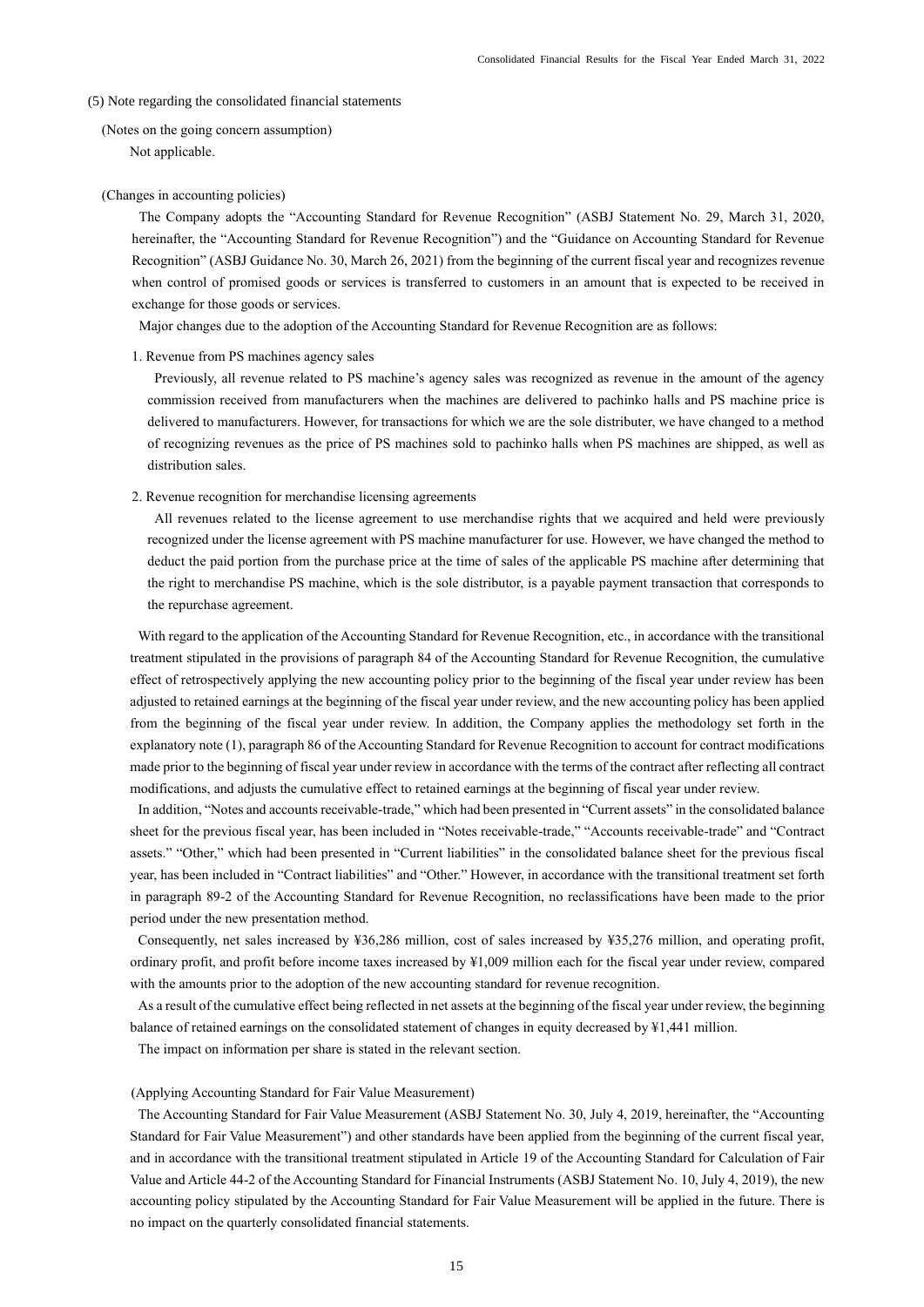<span id="page-18-0"></span>(Segment information, etc.)

## [Segment information]

This statement is omitted as the Group engages in a single segment.

[Related information]

Previous fiscal year (April 1, 2020 to March 31, 2021)

1. Information on each product and service

Disclosure is omitted because net sales of a single finished goods and service category to external customers exceeds 90% of net sales of the consolidated statement of income.

### 2. Information for each region

(1) Net sales

This information is omitted because net sales to external customers in Japan accounts for more than 90% of net sales of consolidated statement of income.

(2) Property, plant and equipment

This information is omitted because the amount of property, plant and equipment located in Japan exceeds 90% of the amount of balance sheet on a consolidated basis.

3. Information for each major customer

This information is omitted because there are no external customers that account for 10% of net sales of consolidated statement of income.

Current fiscal year (April 1, 2021 to March 31, 2022)

1. Information on each product and service

Disclosure is omitted because net sales of a single finished goods and service category to external customers exceeds 90% of net sales of the consolidated statement of income.

- 2. Information for each region
	- (1) Net sales

This information is omitted because net sales to external customers in Japan accounts for more than 90% of net sales of consolidated statement of income.

## (2) Property, plant and equipment

This information is omitted because the amount of property, plant and equipment located in Japan exceeds 90% of the amount of balance sheet on a consolidated basis.

## 3. Information for each major customer

This information is omitted because there are no external customers that account for 10% of net sales of consolidated statement of income.

[Information relating to impairment loss of non-current assets by reportable segment]

This statement is omitted as the Group engages in a single segment.

[Information relating to amortization of goodwill and unamortized balance by reportable segment]

This statement is omitted as the Group engages in a single segment.

[Information relating to gain on bargain purchase by reportable segment] Not applicable.